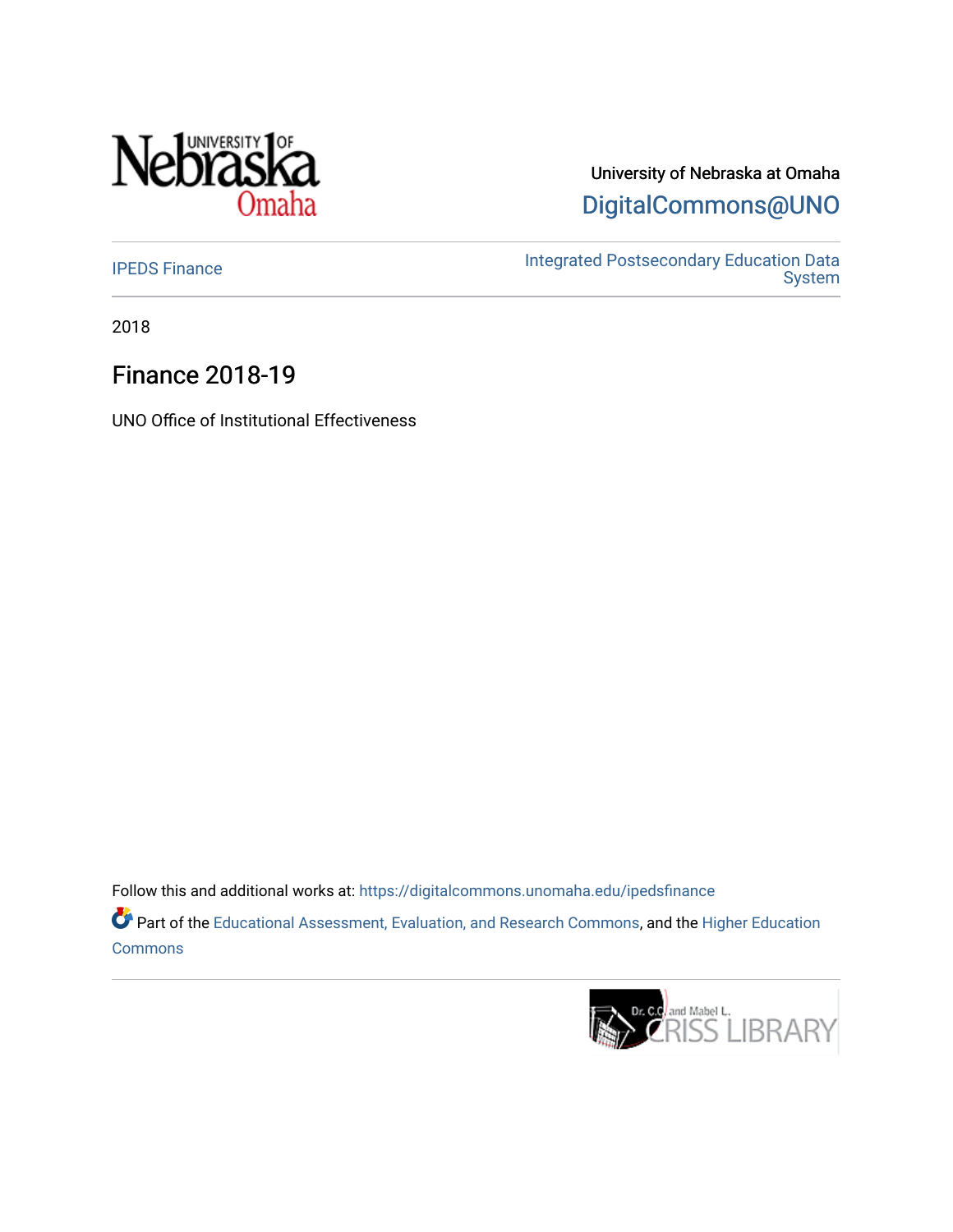| <b>Finance 2018-19</b> |  |  |
|------------------------|--|--|
|------------------------|--|--|

Institution: University of Nebraska at Omaha (181394) User ID: P1813941

#### **Overview**

#### **Finance Overview**

**Purpose** The purpose of the IPEDS Finance component is to collect basic financial information from items associated with the institution's General Purpose Financial Statements.

There are a few minor additions to the 2018-19 collection.

• For GASB institutions, guidance has been added to Part D and Part C to accommodate implementation of GASB Statements 74/75. Please carefully review FAQ #21 and the specified parts' instructions.

• For FASB not-for-profit institutions, [a crosswalk](https://nces.ed.gov/ipeds/pdf/Crosswalk_FASB_ASU201614.pdf) has been developed to provide guidance for FASB Accounting Standard Update 2016-14, Not-for-profit Entities (Topic 950): Presentation of Financial Statements of Not-for-profit Entities.

#### **Resources:**

To download the survey materials for this component: [Survey Materials](https://surveys.nces.ed.gov/ipeds/VisIndex.aspx) To access your prior year data submission for this component: [Reported Data](http://192.168.102.153/ipeds/PriorYearDataRedirect.aspx?survey_id=5)

If you have questions about completing this survey, please contact the **IPEDS Help Desk at (877) 225-2568**.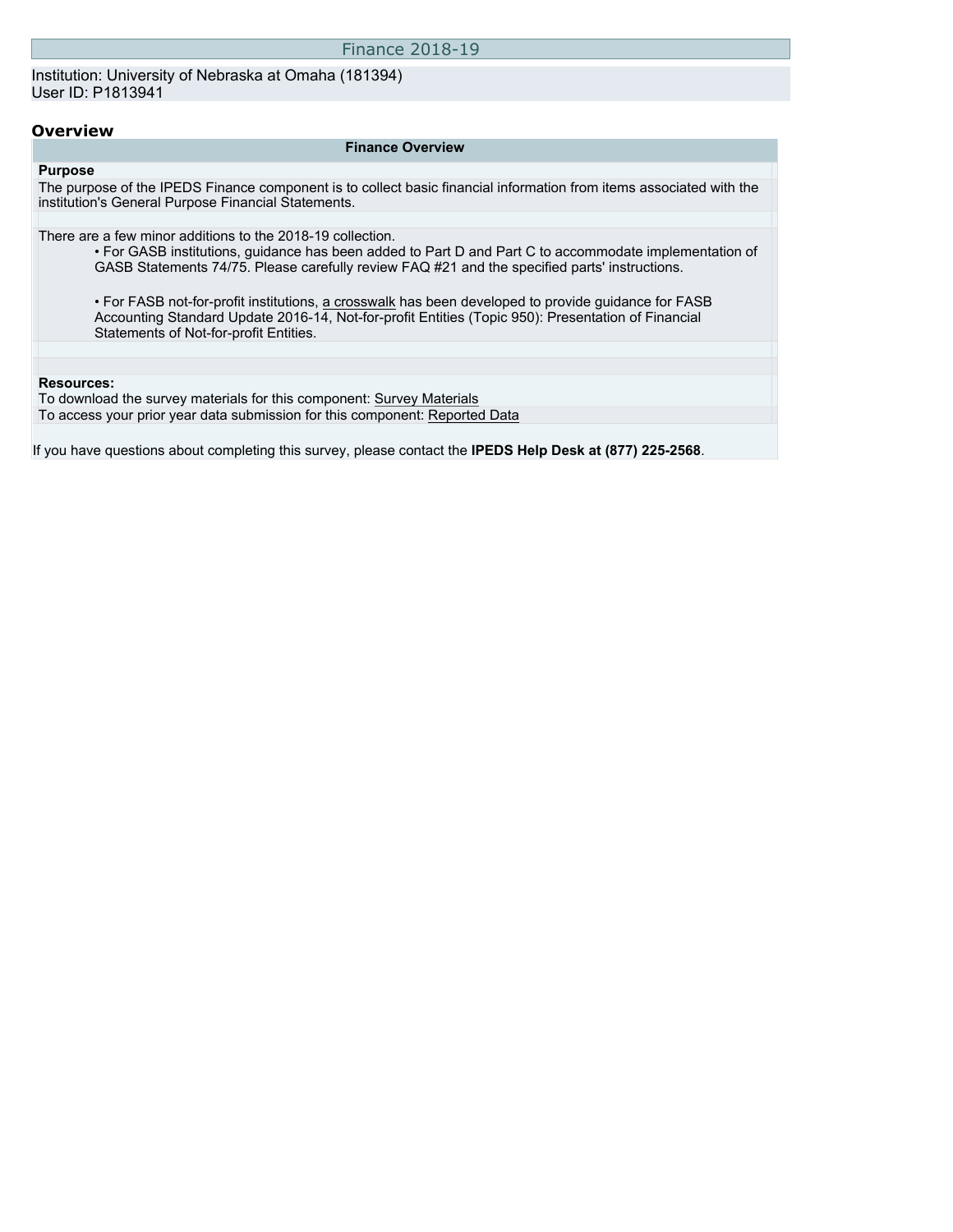### **Finance - Public Institutions' Reporting Standard**

**Reporting Standard Please indicate which reporting standards are used to prepare your financial statements:**

GASB (Governmental Accounting Standards Board), using standards of GASB 34 & 35

FASB (Financial Accounting Standards Board)

**Please consult your business officer for the correct response before saving this screen.** Your response to this question will determine the forms you will receive for reporting finance data.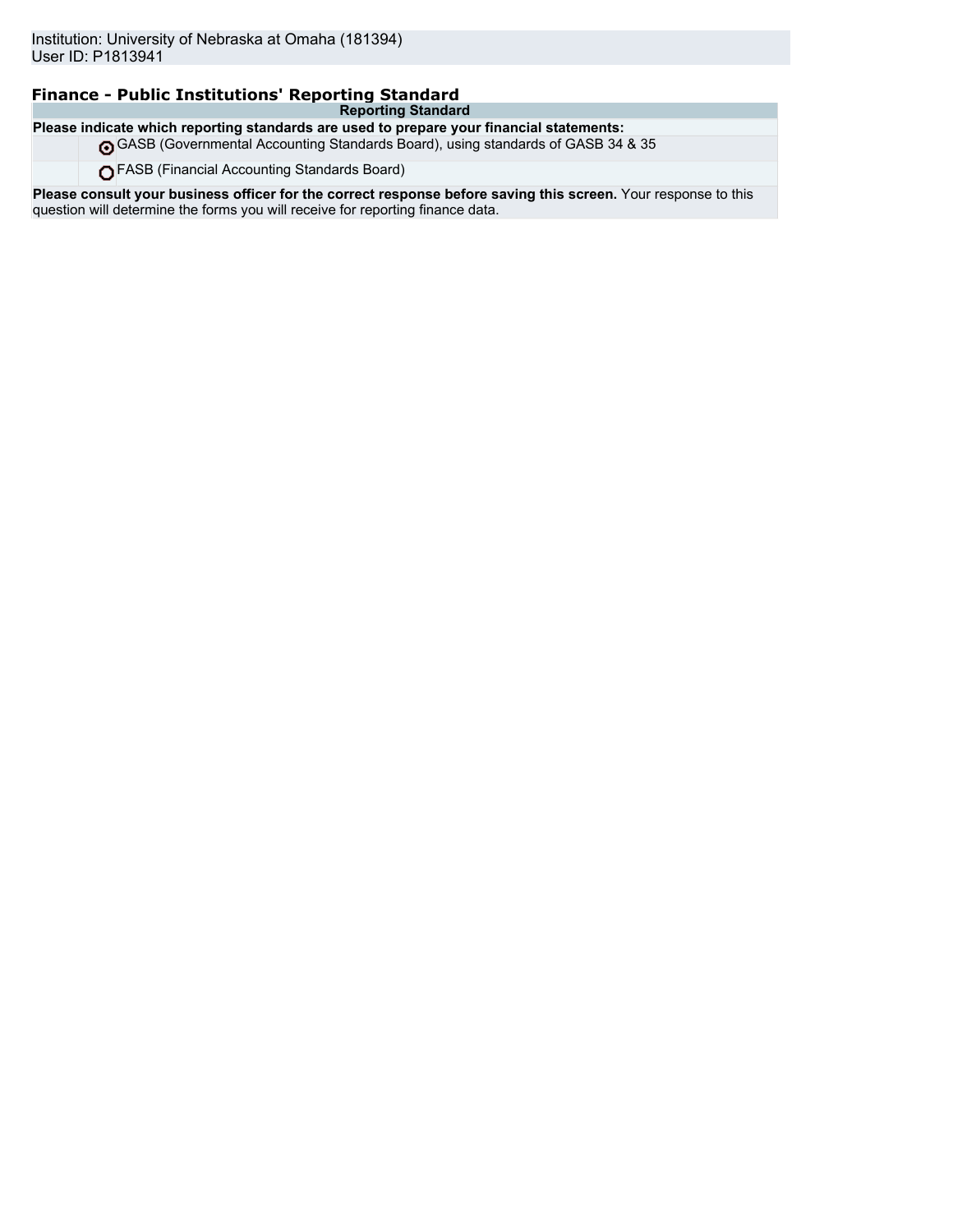## **Finance - Public Institutions Using GASB Standards**

|  | <b>General Information</b> |  |
|--|----------------------------|--|
|  |                            |  |

|                                                                                                                                                                                                                                                                                            | General information<br><b>GASB-Reporting Institutions (aligned form)</b> |                                                          |            |  |  |
|--------------------------------------------------------------------------------------------------------------------------------------------------------------------------------------------------------------------------------------------------------------------------------------------|--------------------------------------------------------------------------|----------------------------------------------------------|------------|--|--|
| To the extent possible, the finance data requested in this report should be provided from your institution's audited                                                                                                                                                                       |                                                                          |                                                          |            |  |  |
| General Purpose Financial Statements (GPFS). Please refer to the instructions specific to each screen of the survey for<br>details and references.                                                                                                                                         |                                                                          |                                                          |            |  |  |
| 1. Fiscal Year Calendar                                                                                                                                                                                                                                                                    |                                                                          |                                                          |            |  |  |
| This report covers financial activities for the 12-month fiscal year: (The fiscal year reported should be the most                                                                                                                                                                         |                                                                          |                                                          |            |  |  |
| recent fiscal year ending before October 1, 2018.)<br>Beginning: month/year (MMYYYY)                                                                                                                                                                                                       |                                                                          | Month: 7                                                 | Year: 2017 |  |  |
| And ending: month/year (MMYYYY)                                                                                                                                                                                                                                                            |                                                                          | Month: 6                                                 | Year: 2018 |  |  |
| 2. Audit Opinion                                                                                                                                                                                                                                                                           |                                                                          |                                                          |            |  |  |
| Did your institution receive an unqualified opinion on its General Purpose Financial Statements from your auditor for the<br>fiscal year noted above? (If your institution is audited only in combination with another entity, answer this question based<br>on the audit of that entity.) |                                                                          |                                                          |            |  |  |
| O Unqualified                                                                                                                                                                                                                                                                              | <b>O</b> <sup>O</sup> Qualified<br>(Explain in<br>box below)             | ∩ Don't know OR in progress<br>(Explain in<br>box below) |            |  |  |
| 3. Reporting Model<br>GASB Statement No. 34 offers three alternative reporting models for special-purpose governments like colleges and<br>universities. Which model is used by your institution?<br>Business-type activities                                                              |                                                                          |                                                          |            |  |  |
| Governmental Activities                                                                                                                                                                                                                                                                    |                                                                          |                                                          |            |  |  |
|                                                                                                                                                                                                                                                                                            |                                                                          |                                                          |            |  |  |
|                                                                                                                                                                                                                                                                                            | Governmental Activities with Business-Type Activities                    |                                                          |            |  |  |
| 4. Intercollegiate Athletics<br>If your institution participates in intercollegiate athletics, are the expenses accounted for as auxiliary enterprises or<br>treated as student services?                                                                                                  |                                                                          |                                                          |            |  |  |
| Auxiliary enterprises                                                                                                                                                                                                                                                                      |                                                                          |                                                          |            |  |  |
| Student services                                                                                                                                                                                                                                                                           |                                                                          |                                                          |            |  |  |
| Does not participate in intercollegiate athletics                                                                                                                                                                                                                                          |                                                                          |                                                          |            |  |  |
| Other (specify in box below)                                                                                                                                                                                                                                                               |                                                                          |                                                          |            |  |  |
| <b>5. Endowment Assets</b><br>Does this institution or any of its foundations or other affiliated organizations own endowment assets?                                                                                                                                                      |                                                                          |                                                          |            |  |  |
| O <sub>No</sub>                                                                                                                                                                                                                                                                            |                                                                          |                                                          |            |  |  |
| Yes - (report endowment assets)                                                                                                                                                                                                                                                            |                                                                          |                                                          |            |  |  |
| 6. Pension<br>Does your institution include pension liabilities, expenses, and/or deferrals for one or more defined benefit pension plans<br>in its General Purpose Financial Statements?                                                                                                  |                                                                          |                                                          |            |  |  |
| ⊚™                                                                                                                                                                                                                                                                                         |                                                                          |                                                          |            |  |  |
| $OQY$ es                                                                                                                                                                                                                                                                                   |                                                                          |                                                          |            |  |  |
|                                                                                                                                                                                                                                                                                            |                                                                          |                                                          |            |  |  |
| You may use the space below to provide context for the data you've reported above.                                                                                                                                                                                                         |                                                                          |                                                          |            |  |  |
|                                                                                                                                                                                                                                                                                            |                                                                          |                                                          |            |  |  |
|                                                                                                                                                                                                                                                                                            |                                                                          |                                                          |            |  |  |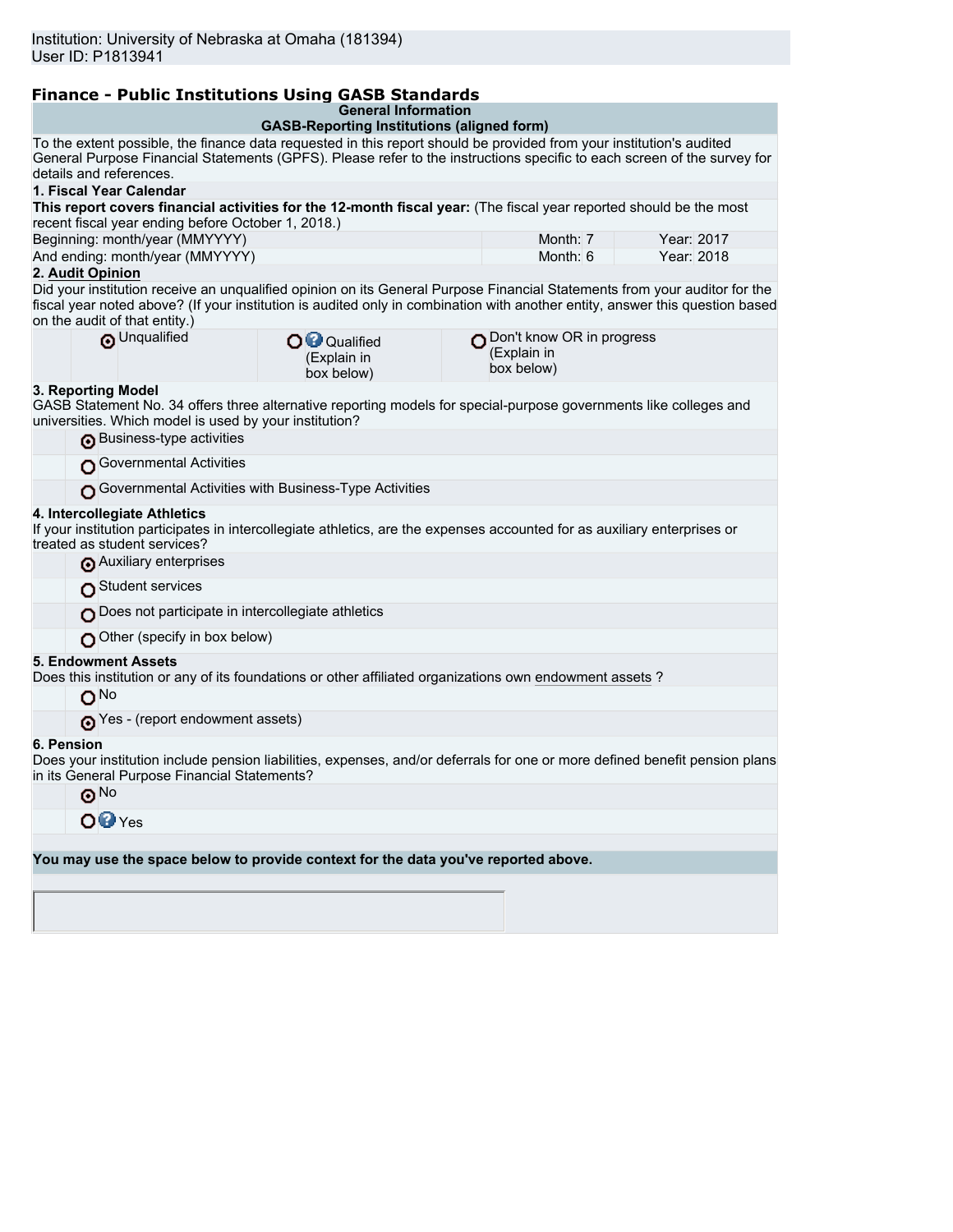### **Part A - Statement of Net Position Page 1**

#### **Fiscal Year: July 1, 2017 - June 30, 2018 If your institution is a parent institution then the amounts reported in Parts A and D should include ALL of your child institutions**

| Line no. |                                                                  | Current year amount | Prior year amount |
|----------|------------------------------------------------------------------|---------------------|-------------------|
|          | <b>Assets</b>                                                    |                     |                   |
| 01       | Total current assets                                             | 92,878,954          | 85,727,911        |
|          |                                                                  |                     |                   |
| 31       | Depreciable capital assets, net of depreciation                  | 418,742,366         | 531,214,054       |
| 04       | Other noncurrent assets<br>CV=[A05-A31]                          | 25,484,995          | $-88,915,721$     |
| 05       | Total noncurrent assets                                          | 444,227,361         | 442,298,333       |
| 06       | <b>Total assets</b>                                              | 537,106,315         | 528,026,244       |
|          | CV=(A01+A05)                                                     |                     |                   |
| 19       | Deferred outflows of resources                                   | 5,482,932           | 4,648,619         |
|          |                                                                  |                     |                   |
|          | <b>Liabilities</b>                                               |                     |                   |
| 07       | Long-term debt, current portion                                  | 5,276,287           | 5,051,177         |
| 08       | Other current liabilities<br>CV=(A09-A07)                        | 29,993,873          | 32,323,587        |
| 09       | <b>Total current liabilities</b>                                 | 35,270,160          | 37,374,764        |
|          |                                                                  |                     |                   |
| 10       | Long-term debt                                                   | 122,218,039         | 126,564,336       |
| 11       | Other noncurrent liabilities<br>CV=(A12-A10)                     | 1,386,713           | 1,446,376         |
| 12       | <b>Total noncurrent liabilities</b>                              | 123,604,752         | 128,010,712       |
|          |                                                                  |                     |                   |
| 13       | <b>Total liabilities</b><br>CV=(A09+A12)                         | 158,874,912         | 165,385,476       |
| 20       | Deferred inflows of resources                                    | 297,776             | 446,665           |
|          | <b>Net Position</b>                                              |                     |                   |
| 14       | Invested in capital assets, net of related debt                  | 296,730,972         | 289,881,755       |
| 15       | Restricted-expendable                                            | 38,511,711          | 34,405,099        |
| 16       | Restricted-nonexpendable                                         | 887.440             | 861,001           |
|          |                                                                  | 47,286,436          |                   |
| 17       | Unrestricted<br>$\overline{CV=[A18-(A14+A15+A16)]}$              |                     | 41,694,867        |
| 18       | <b>Net position</b><br>$\overline{CV}$ = [(A06+A19) - (A13+A20)] | 383,416,559         | 366,842,722       |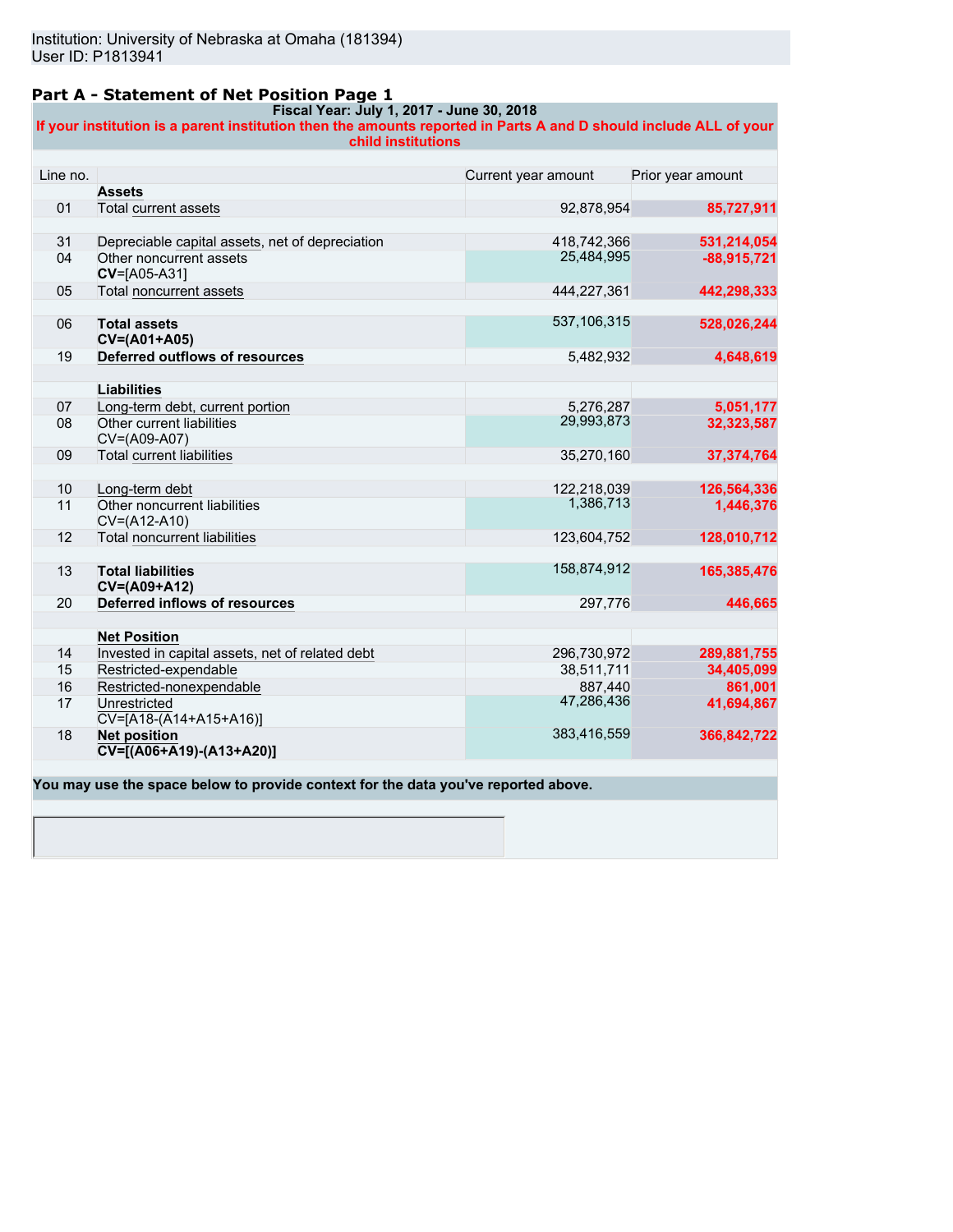### **Part A - Statement of Net Position Page 2**

**Fiscal Year: July 1, 2017 - June 30, 2018**

|    | Line No. Description                               | Ending balance | Prior year<br>Ending balance |
|----|----------------------------------------------------|----------------|------------------------------|
|    | <b>Capital Assets</b>                              |                |                              |
|    |                                                    |                |                              |
| 21 | Land and land improvements                         | 28,533,350     | 28,604,088                   |
| 22 | Infrastructure                                     | 35.572.642     | 31,850,793                   |
| 23 | <b>Buildings</b>                                   | 443,228,910    | 411,748,181                  |
| 32 | Equipment, including art and library collections   | 28,643,853     | 26,272,170                   |
| 27 | Construction in progress                           | 11,234,898     | 32,738,822                   |
|    | <b>Total for Plant, Property and Equipment</b>     | 547,213,653    | 531,214,054                  |
|    | $CV = (A21 +  A27)$                                |                |                              |
| 28 | Accumulated depreciation                           | 128.471.288    | 114.365.404                  |
| 33 | Intangible assets, net of accumulated amortization |                |                              |
| 34 | Other capital assets                               |                | $\mathbf{0}$                 |
|    |                                                    |                |                              |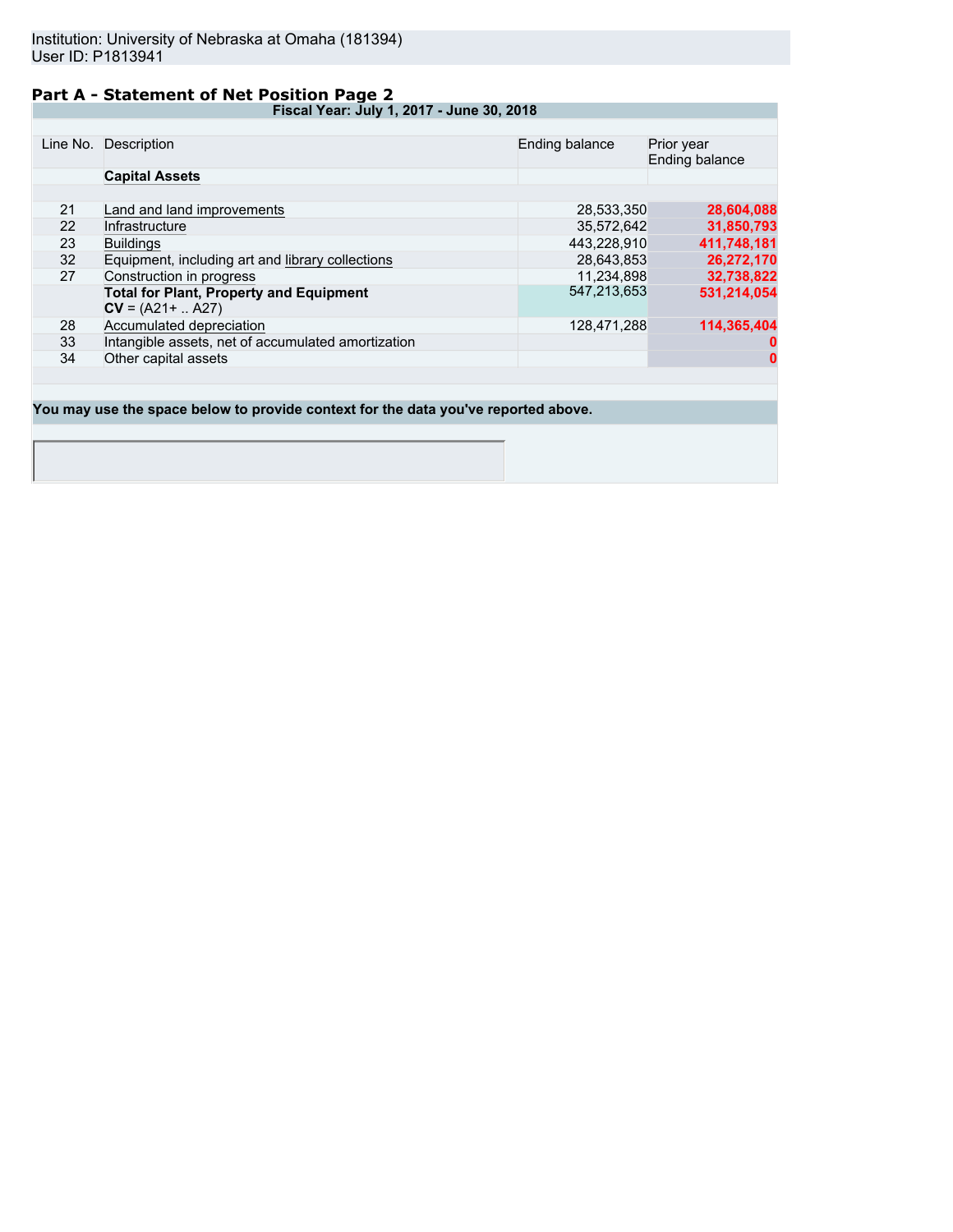### **Part D - Summary of Changes In Net Position**

**Fiscal Year: July 1, 2017 - June 30, 2018**

**If your institution is a parent institution then the amounts reported in Parts A and D should include ALL of your child institutions**

|    | Line No. Description                                                                          | Current year amount | Prior year amount |
|----|-----------------------------------------------------------------------------------------------|---------------------|-------------------|
| 01 | Total revenues and other additions for this institution<br>AND all of its child institutions  | 277,731,793         | 271,684,540       |
|    |                                                                                               |                     |                   |
| 02 | Total expenses and deductions for this institution AND<br>all of its child institutions       | 261, 157, 958       | 264,723,207       |
|    |                                                                                               |                     |                   |
| 03 | Change in net position during year<br>$CV=(D01-D02)$                                          | 16,573,835          | 6,961,333         |
| 04 | Net position beginning of year for this institution AND<br>all of its child institutions      | 366,842,722         | 359,881,386       |
| 05 | Adjustments to beginning net position and other gains<br>or losses<br>$CV = [D06-(D03+D04)]$  | 2                   | 3                 |
| 06 | Net position end of year for this institution AND all of<br>its child institutions (from A18) | 383,416,559         | 366,842,722       |

**The notes below provide context for the data reported above and should reflect whether the institution was impacted by implementation of GASB 74/75 - Reporting for Postemployment Benefits Other than Pension (OPEB).**

• Institutions NOT impacted by GASB 74/75 (e.g., cases where the system office or another entity absorbs all the OPEB liabilities/assets for the campuses) should select option (1) "Non-applicable..." from the dropdown menu and enter any additional comments in the context box.

• Institutions impacted by GASB 74/75 should include the full net OPEB liability/asset in line 05 and 06 and select either the 2nd or 3rd option.

*\*\*\*Choosing option (2) will require you to enter the amount of the net OPEB liability/asset in the context box using a specific number format ###,###,###. Choosing option (3) will allow you to enter the amount of the net OPEB liability/asset in the context box AND any other comments to explain the data. Place the OPEB amount in parentheses using the format (###,###,###) prior to entering the explanation text.\*\*\**

(1) Non-applicable. The institution's net position was not impacted by GASB Statement 74/75.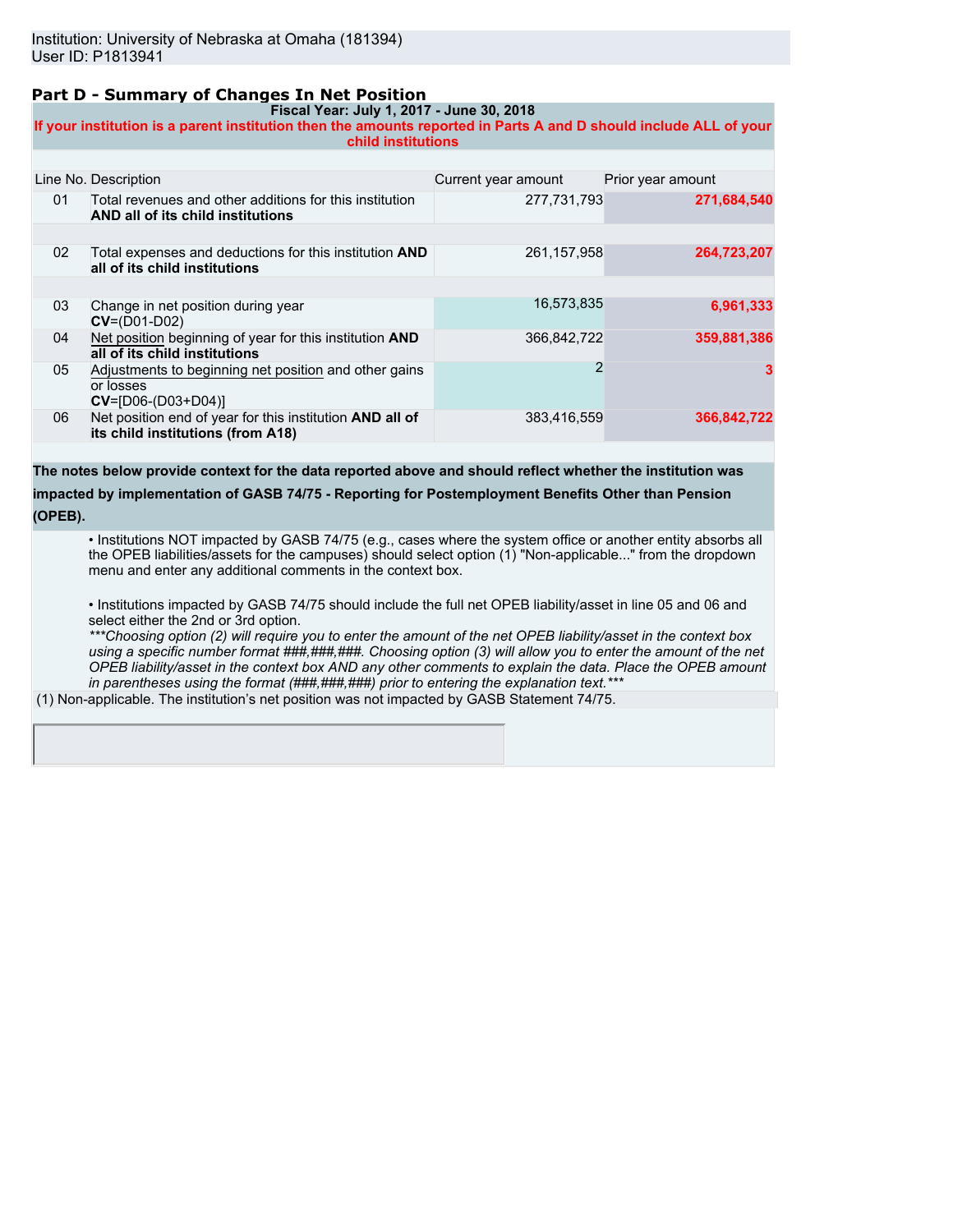### **Part E - Scholarships and Fellowships**

**Fiscal Year: July 1, 2017 - June 30, 2018 Do not report Federal Direct Student Loans (FDSL) anywhere in this section.**

| Line<br>No.     | <b>Scholarships and Fellowships</b>                                                                                                                                          | <b>Current year</b><br>amount | <b>Prior year</b><br>amount |
|-----------------|------------------------------------------------------------------------------------------------------------------------------------------------------------------------------|-------------------------------|-----------------------------|
| 01              | Pell grants (federal)                                                                                                                                                        | 19,813,290                    | 17,257,908                  |
| 02              | Other federal grants (Do NOT include FDSL amounts)                                                                                                                           | 343,186                       | 328,155                     |
| 03              | Grants by state government                                                                                                                                                   | 0                             |                             |
| 04              | Grants by local government                                                                                                                                                   | O                             |                             |
| 05              | Institutional grants from restricted resources                                                                                                                               | 10,104,267                    | 7,882,232                   |
| 06              | Institutional grants from unrestricted resources<br>$CV=[E07-(E01++E05)]$                                                                                                    | 20,697,074                    | 20,612,539                  |
| 07              | Total revenue that funds scholarships and fellowships                                                                                                                        | 50,957,817                    | 46,080,834                  |
|                 |                                                                                                                                                                              |                               |                             |
|                 | Discounts and Allowances                                                                                                                                                     |                               |                             |
| 08              | Discounts and allowances applied to tuition and fees                                                                                                                         | 34,080,891                    | 30,898,954                  |
| 09              | Discounts and allowances applied to sales and services of<br>auxiliary enterprises                                                                                           | 943,765                       | 1,799,925                   |
| 10 <sup>1</sup> | Total discounts and allowances<br>$CV=(E08+E09)$                                                                                                                             | 35,024,656                    | 32,698,879                  |
|                 |                                                                                                                                                                              |                               |                             |
| 11              | Net scholarships and fellowships expenses after deducting<br>discounts and allowances<br>CV= (E07-E10) This amount will be carried forward to C10 of the<br>expense section. | 15,933,161                    | 13,381,955                  |
|                 |                                                                                                                                                                              |                               |                             |
|                 | You may use the space below to provide context for the data you've reported above.                                                                                           |                               |                             |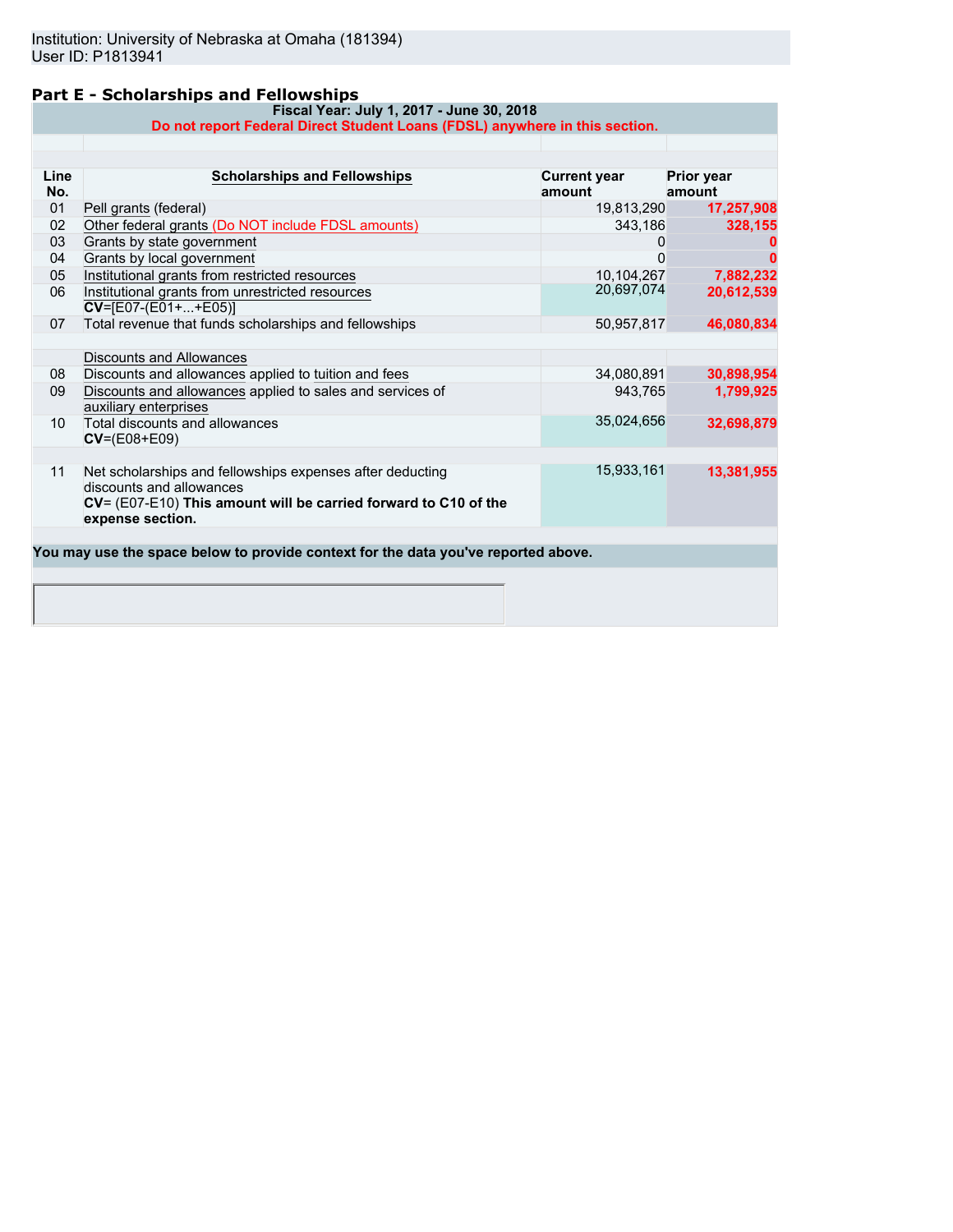### **Part B - Revenues by Source (1)**

**Fiscal Year: July 1, 2017 - June 30, 2018**

| <b>Operating Revenues</b><br>Tuition and fees, after deducting discounts & allowances<br>Grants and contracts - operating | 87,774,888 |                        |
|---------------------------------------------------------------------------------------------------------------------------|------------|------------------------|
|                                                                                                                           |            |                        |
|                                                                                                                           |            | 85,265,986             |
|                                                                                                                           |            |                        |
| Federal operating grants and contracts                                                                                    | 14,352,092 | 9,865,658              |
| State operating grants and contracts                                                                                      | 3,627,834  | 5,597,607              |
| Local government/private operating grants and contracts                                                                   | 1,027,955  | 3,929,202              |
| 04a Local government operating grants and contracts                                                                       | 0          |                        |
| 04b Private operating grants and contracts                                                                                | 1,027,955  | 3,929,202              |
| Sales and services of auxiliary enterprises,<br>after deducting discounts and allowances                                  | 40,395,238 | 40,588,334             |
| Sales and services of hospitals,<br>after deducting patient contractual allowances                                        | 0          |                        |
| Sales and services of educational activities                                                                              | 17,063,010 | 16,198,939             |
| Independent operations                                                                                                    | O          |                        |
| Other sources - operating<br>$CV=[B09-(B01+ +B07)]$                                                                       |            | 1,136,106              |
| Total operating revenues                                                                                                  |            | 162,581,832            |
|                                                                                                                           |            | 862,639<br>165,103,656 |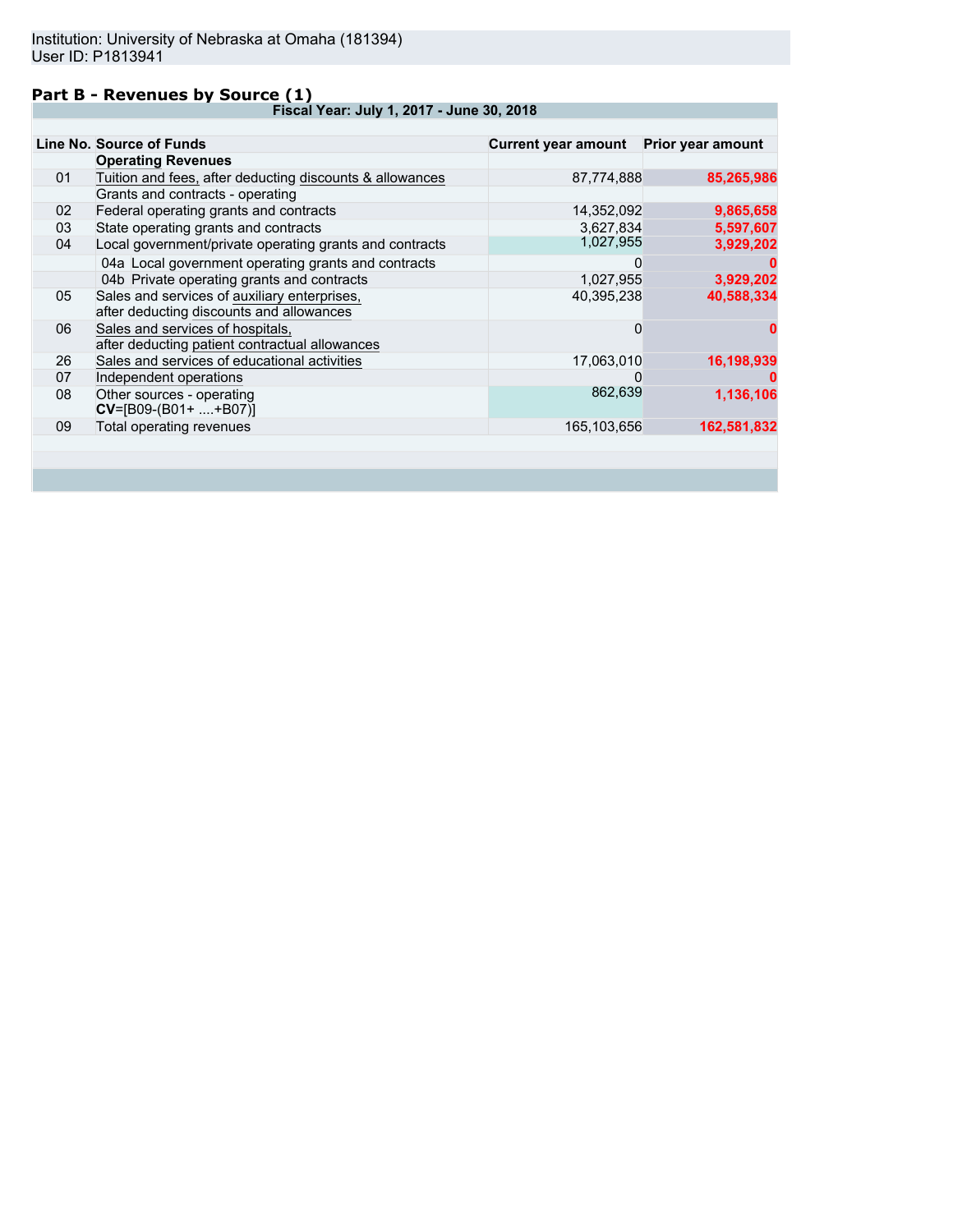### **Part B - Revenues by Source (2)**

**Fiscal Year: July 1, 2017 - June 30, 2018**

| Line<br>No. | <b>Source of funds</b>                                                                     | <b>Current year</b><br>amount | <b>Prior year</b><br>amount |
|-------------|--------------------------------------------------------------------------------------------|-------------------------------|-----------------------------|
|             | <b>Nonoperating Revenues</b>                                                               |                               |                             |
| 10          | Federal appropriations                                                                     | 0                             |                             |
| 11          | State appropriations                                                                       | 67,621,831                    | 72,921,850                  |
| 12          | Local appropriations, education district taxes, and similar support<br>Grants-nonoperating | O                             |                             |
| 13          | Federal nonoperating grants Do NOT include Federal Direct Student<br>Loans                 | 19,813,290                    | 17,257,908                  |
| 14          | State nonoperating grants                                                                  | 0                             |                             |
| 15          | Local government nonoperating grants                                                       | 0                             |                             |
| 16          | Gifts, including contributions from affiliated organizations                               | 9,936,643                     | 11,883,828                  |
| 17          | Investment income                                                                          | 2,294,530                     | 1,857,475                   |
| 18          | Other nonoperating revenues<br>$CV=[B19-(B10++B17)]$                                       | 107,697                       | 316,004                     |
| 19          | Total nonoperating revenues                                                                | 99,773,991                    | 104,237,065                 |
| 27          | Total operating and nonoperating revenues<br>CV=[B19+B09]                                  | 264,877,647                   | 266,818,897                 |
| 28          | 12-month Student FTE from E12                                                              | 13,037                        | 12,994                      |
| 29          | Total operating and nonoperating revenues per student FTE<br>CV=[B27/B28]                  | 20,317                        | 20,534                      |
|             |                                                                                            |                               |                             |
|             |                                                                                            |                               |                             |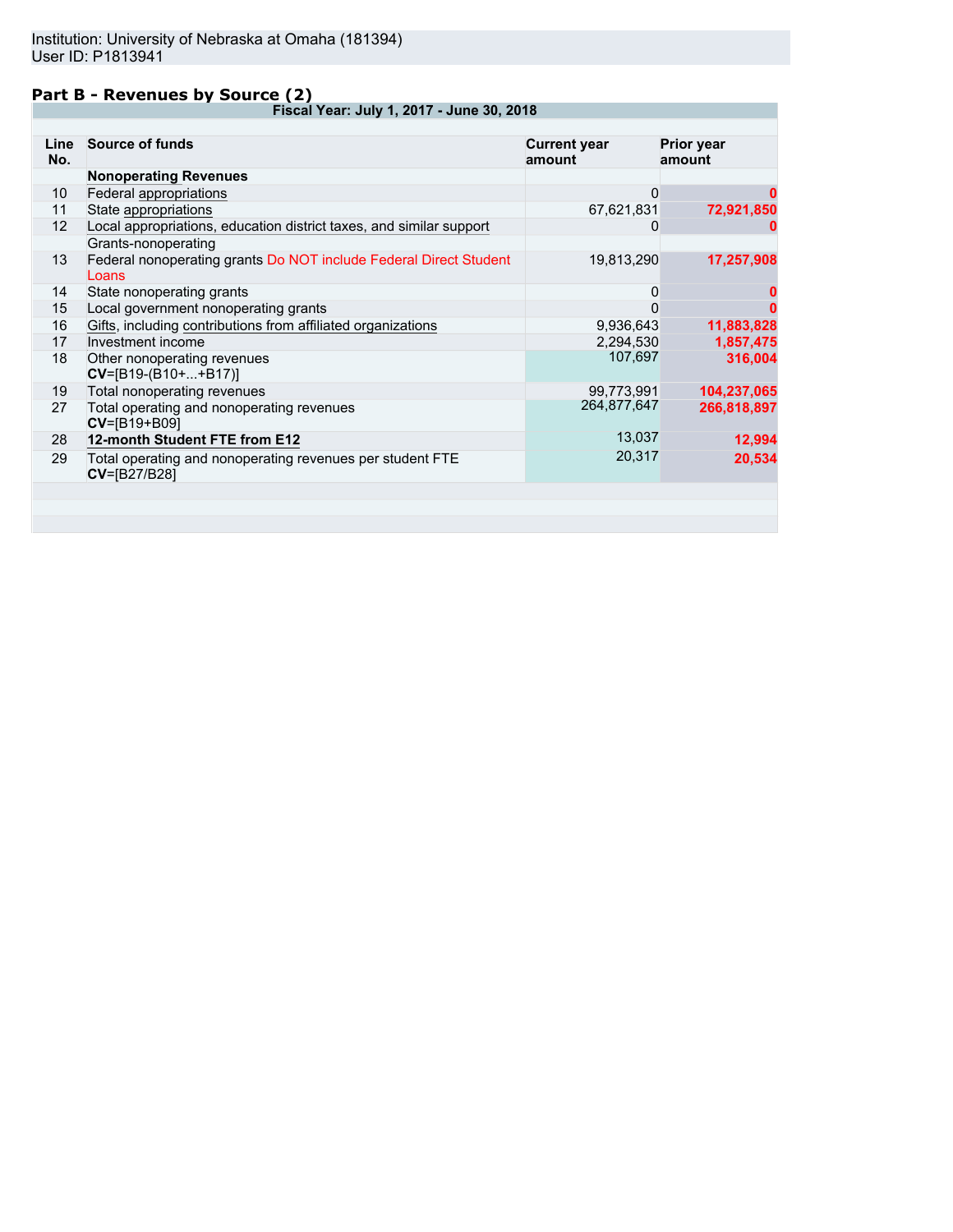### **Part B - Revenues by Source (3)**

**Fiscal Year: July 1, 2017 - June 30, 2018**

|    | Line No. Source of funds                                  | <b>Current year amount</b> | <b>Prior year amount</b> |
|----|-----------------------------------------------------------|----------------------------|--------------------------|
|    | <b>Other Revenues and Additions</b>                       |                            |                          |
| 20 | Capital appropriations                                    | 215,261                    | 177,091                  |
| 21 | Capital grants and gifts                                  | 12,638,885                 | 4,688,552                |
| 22 | Additions to permanent endowments                         | $\mathbf{\Phi}$ o          |                          |
| 23 | Other revenues and additions<br>$CV=[B24-(B20++B22)]$     |                            | 0                        |
| 24 | Total other revenues and additions<br>$CV=[B25-(B9+B19)]$ | 12,854,146                 | 4,865,643                |
|    |                                                           |                            |                          |
| 25 | Total all revenues and other additions                    | 277,731,793                | 271,684,540              |
|    |                                                           |                            |                          |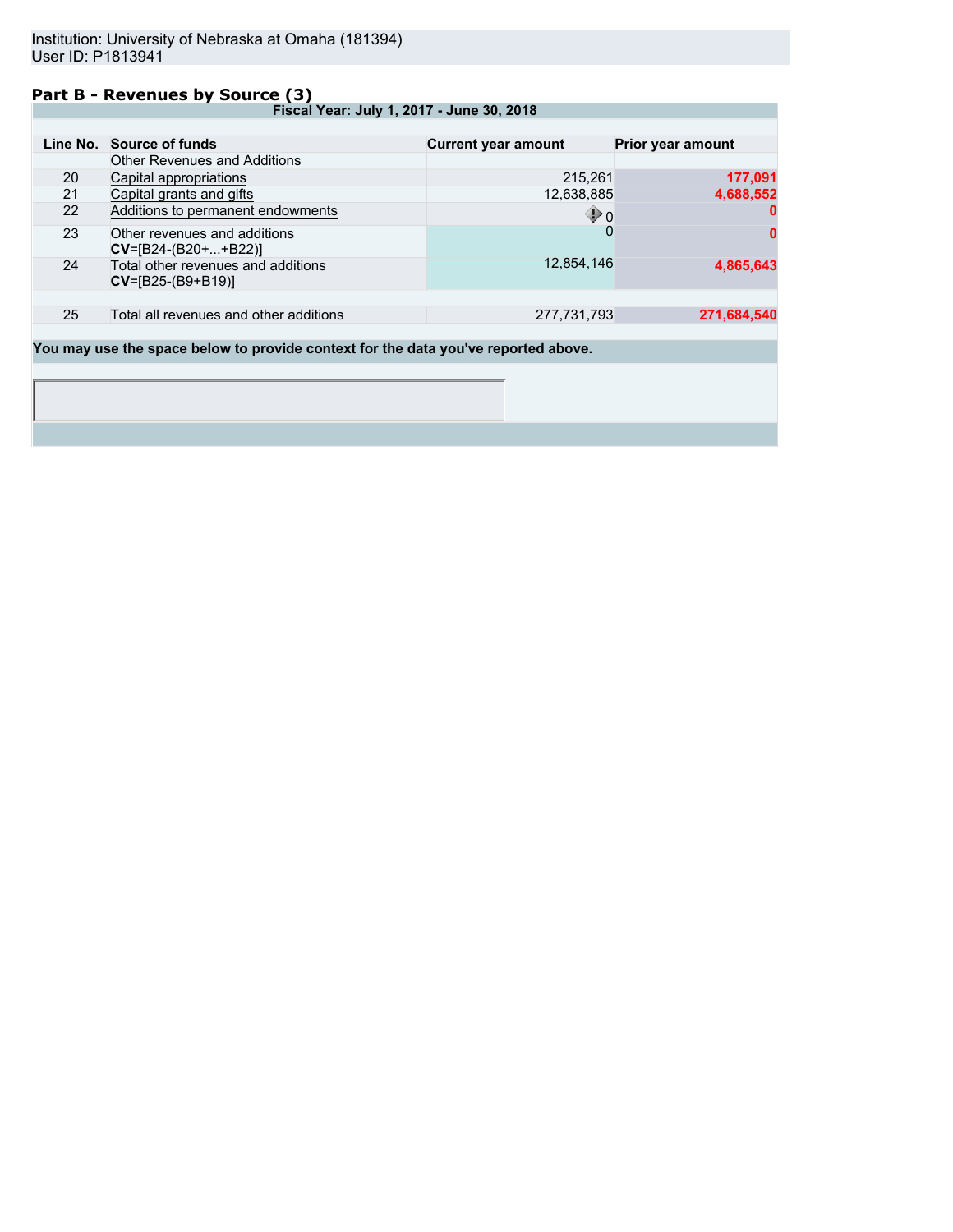## **Part C-1 - Expenses by Functional Classification**

| Fiscal Year: July 1, 2017 - June 30, 2018<br>Report Total Operating AND Nonoperating Expenses in this section |                                                                                                     |                     |                                          |                    |                                         |
|---------------------------------------------------------------------------------------------------------------|-----------------------------------------------------------------------------------------------------|---------------------|------------------------------------------|--------------------|-----------------------------------------|
|                                                                                                               | Line No. Expense: Functional Classifications                                                        | <b>Total amount</b> | <b>Prior Year</b><br><b>Total Amount</b> | Salaries and wages | <b>Prior Year</b><br>Salaries and wages |
|                                                                                                               |                                                                                                     | (1)                 |                                          | (2)                |                                         |
| 01                                                                                                            | Instruction                                                                                         | 118,150,243         | 115,464,688                              | 70,566,065         | 69,992,162                              |
| 02                                                                                                            | Research                                                                                            | 12,521,483          | 11,220,232                               | 5,195,361          | 5,156,395                               |
| 03                                                                                                            | Public service                                                                                      | 12,239,447          | 12,476,778                               | 5,273,455          | 5,799,464                               |
| 05                                                                                                            | Academic support                                                                                    | 20,467,862          | 19,561,891                               | 8,972,102          | 9,241,091                               |
| 06                                                                                                            | Student services                                                                                    | 12,036,298          | 12,174,047                               | 6,446,364          | 6,563,085                               |
| 07                                                                                                            | Institutional support                                                                               | 21,580,283          | 23,313,977                               | 11,515,359         | 12,204,291                              |
| 10                                                                                                            | Scholarships and fellowships expenses,<br>net of discounts and allowances<br>(from Part E, line 11) | 15,933,161          | 13,381,955                               |                    |                                         |
| 11                                                                                                            | Auxiliary enterprises                                                                               | 44.485.974          | 45,800,386                               | 12,099,208         | 11,786,834                              |
| 12                                                                                                            | <b>Hospital services</b>                                                                            |                     |                                          |                    |                                         |
| 13                                                                                                            | Independent operations                                                                              |                     |                                          |                    |                                         |
| 14                                                                                                            | Other Functional Expenses and deductions<br>$CV=[C19-(C01++C13)]$                                   | 3.743.207           | 11.329.253                               | 0                  |                                         |
| 19                                                                                                            | <b>Total expenses and deductions</b>                                                                | 261, 157, 958       | 264.723.207                              | 120,067,914        | 120,743,322                             |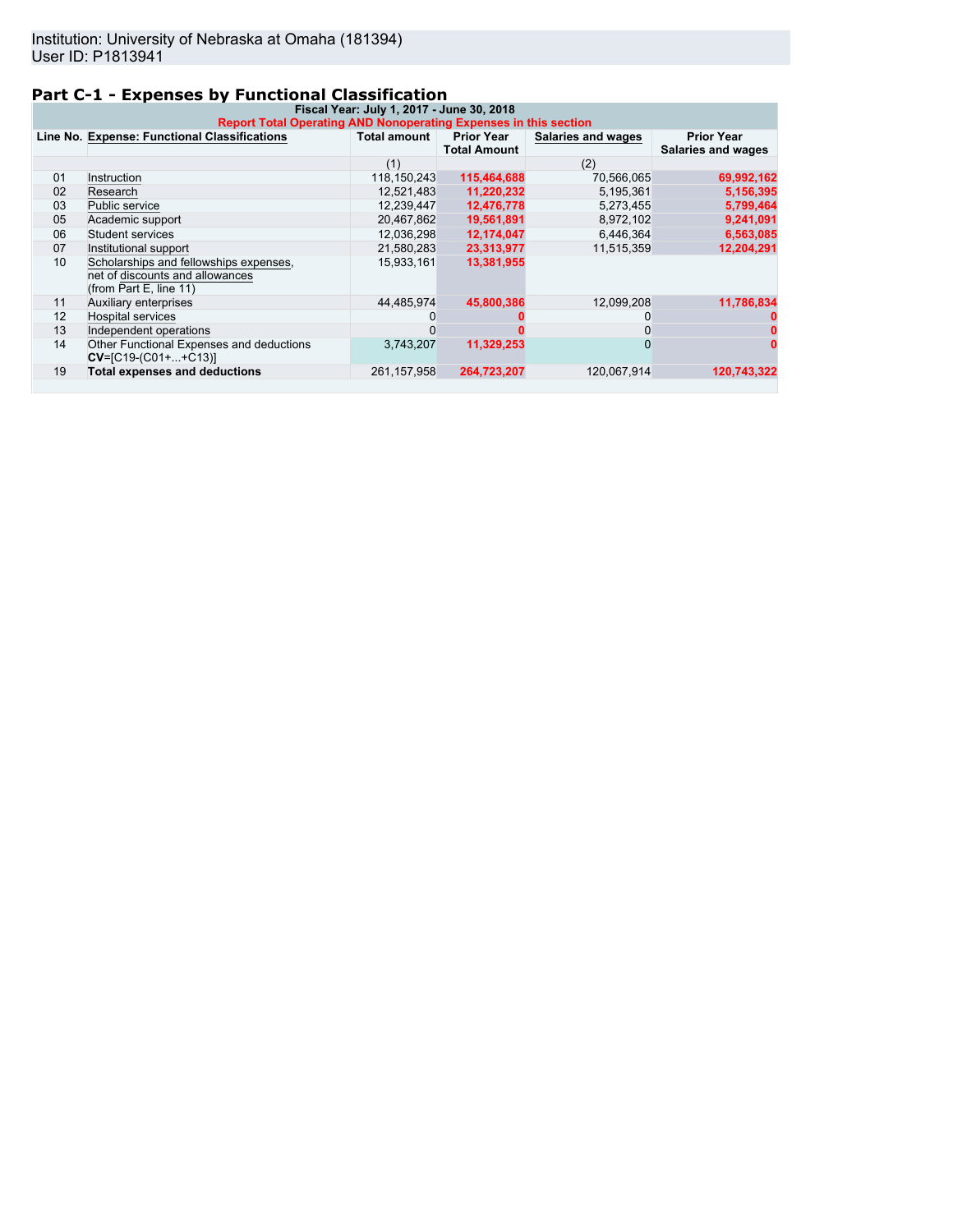### **Part C-2 - Expenses by Natural Classification**

**Fiscal Year: July 1, 2017 - June 30, 2018**

|          | Line No. Expense: Natural Classifications                                  | <b>Total Amount</b> | Prior year amount |
|----------|----------------------------------------------------------------------------|---------------------|-------------------|
|          |                                                                            |                     |                   |
| $19-2$   | Salaries and Wages (from Part C-1, Column 2 line 19)                       | 120,067,914         | 120,743,322       |
| $19-3$   | <b>Benefits</b>                                                            | 35,669,464          | 34,876,723        |
| $19-4$   | Operation and Maintenance of Plant (as a natural expense)                  | 15,217,787          | 13,892,667        |
| $19-5$   | Depreciation                                                               | 14,617,032          | 13,682,957        |
| $19-6$   | Interest                                                                   | 4.268.383           | 4,282,034         |
| $19 - 7$ | Other Natural Expenses and Deductions<br>$CV=[C19-1 - (C19-2 +  + C19-6)]$ | 71,317,378          | 77,245,504        |
| $19-1$   | <b>Total Expenses and Deductions</b><br>(from Part C-1, Line 19)           | 261, 157, 958       | 264,723,207       |
| $20-1$   | 12-month Student FTE (from E12 survey)                                     | 13,037              | 12,994            |
| $21 - 1$ | Total expenses and deductions per student FTE<br>CV=[C19-1/C20-1]          | 20,032              | 20,373            |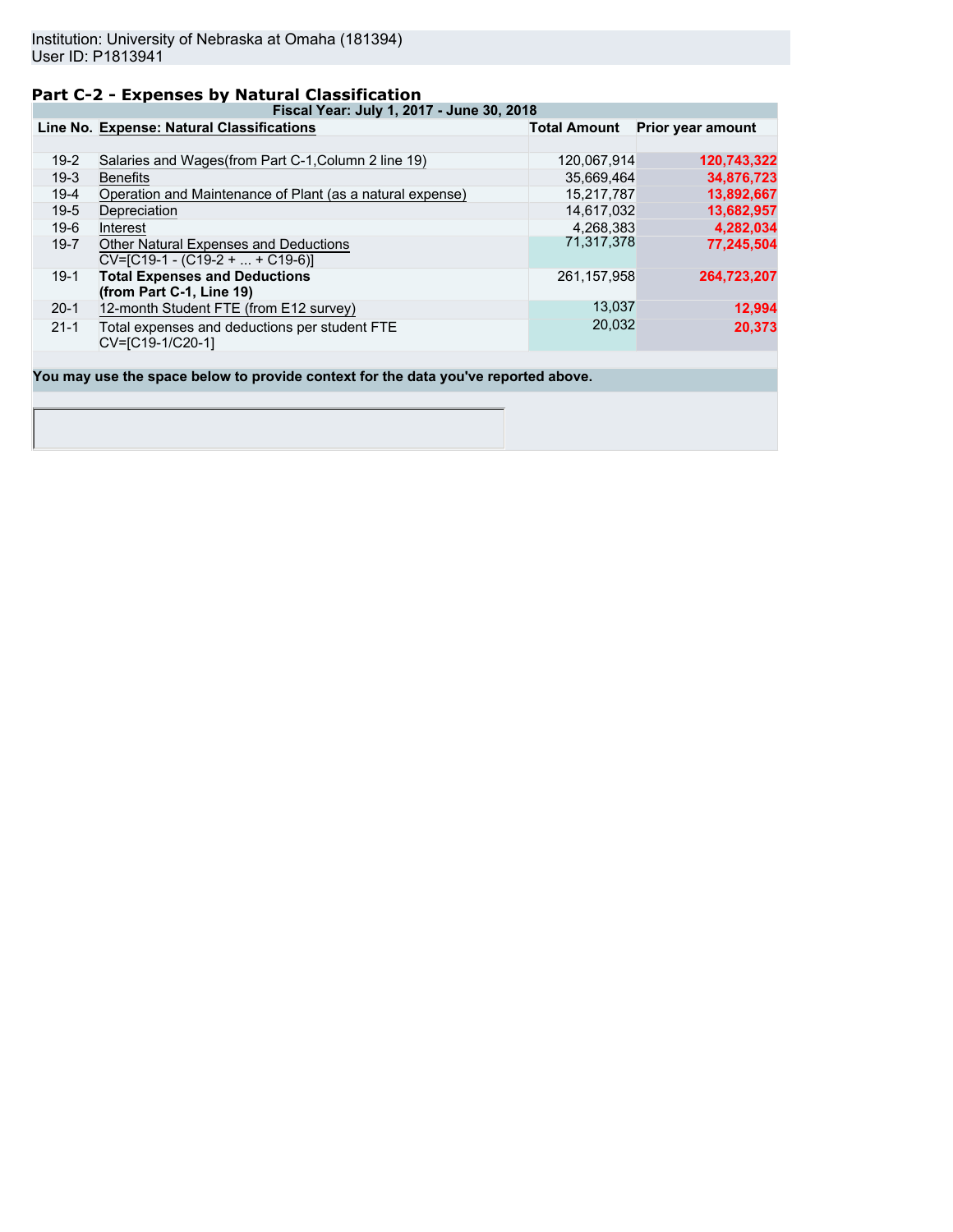### **Part H - Details of Endowment Assets**

|                                                                                    | Fiscal Year: July 1, 2017 - June 30, 2018                                                                                                 |                       |                                     |  |  |  |  |  |
|------------------------------------------------------------------------------------|-------------------------------------------------------------------------------------------------------------------------------------------|-----------------------|-------------------------------------|--|--|--|--|--|
| No.                                                                                | Line Value of Endowment Assets                                                                                                            | <b>Market Value</b>   | <b>Prior Year</b><br><b>Amounts</b> |  |  |  |  |  |
|                                                                                    | Include not only endowment assets held by the institution, but any assets held<br>by private foundations affiliated with the institution. |                       |                                     |  |  |  |  |  |
| 01                                                                                 | Value of endowment assets at the beginning of the fiscal year                                                                             | $\bigcirc$ 84,142,716 | 73,361,024                          |  |  |  |  |  |
| 02                                                                                 | 82,983,332<br>Value of endowment assets at the end of the fiscal year<br>88,867,055                                                       |                       |                                     |  |  |  |  |  |
|                                                                                    |                                                                                                                                           |                       |                                     |  |  |  |  |  |
| You may use the space below to provide context for the data you've reported above. |                                                                                                                                           |                       |                                     |  |  |  |  |  |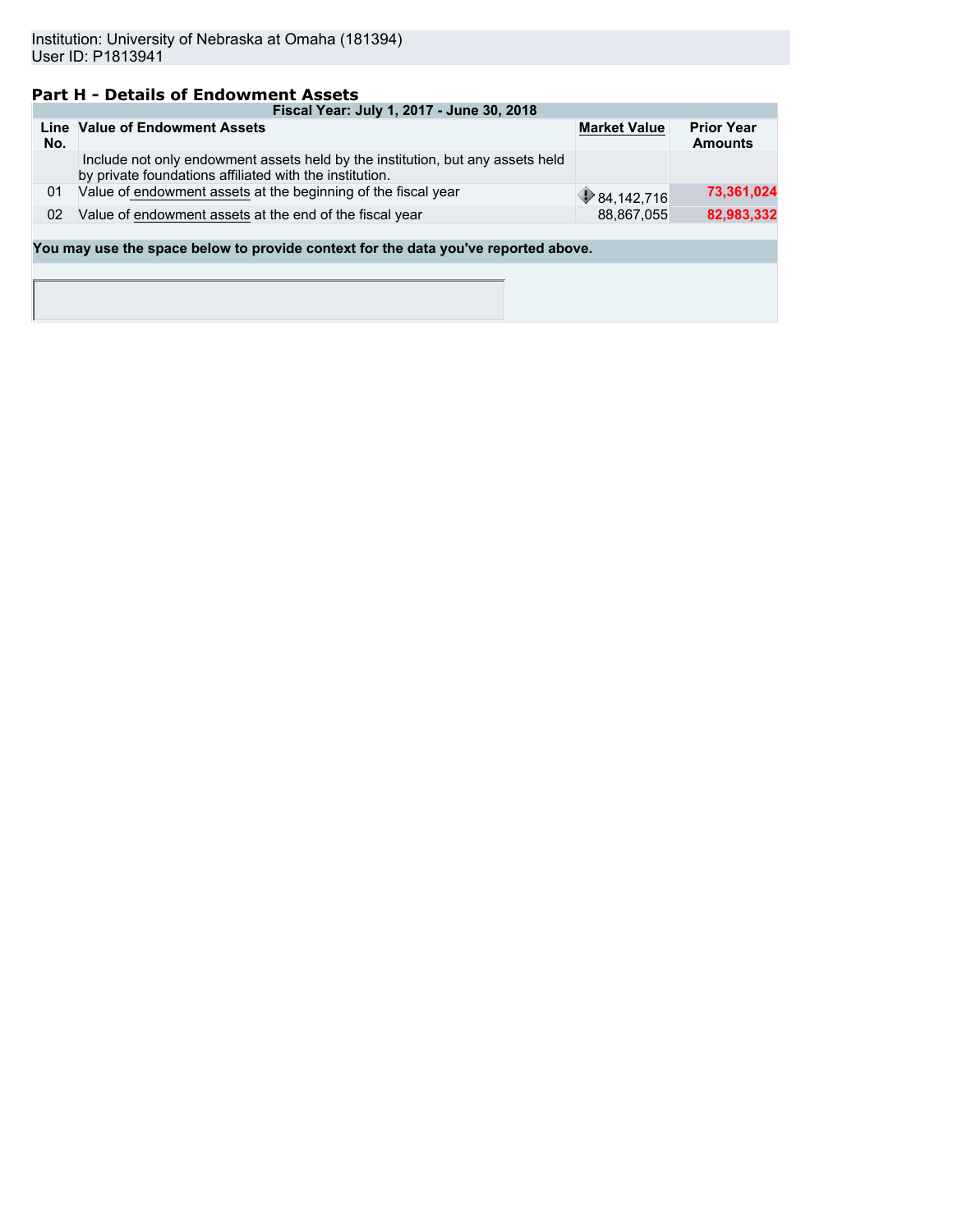| Fiscal Year: July 1, 2017 - June 30, 2018                          |                                                                                                                     |                                                    |                          |           |                                                 |  |
|--------------------------------------------------------------------|---------------------------------------------------------------------------------------------------------------------|----------------------------------------------------|--------------------------|-----------|-------------------------------------------------|--|
| Source and type                                                    |                                                                                                                     | Amount                                             |                          |           |                                                 |  |
|                                                                    | Total for all<br>funds<br>and operations<br>(includes<br>endowment<br>funds,<br>but excludes<br>component<br>units) | Education and<br>general/independent<br>operations | Auxiliary<br>enterprises | Hospitals | Agriculture<br>extension/experiment<br>services |  |
|                                                                    | (1)                                                                                                                 | (2)                                                | (3)                      | (4)       | (5)                                             |  |
| 01 Tuition and fees                                                | 121,855,779                                                                                                         | 121,855,779                                        |                          |           |                                                 |  |
| 02 Sales and services                                              | 58,402,013                                                                                                          | 17,063,010                                         | 41,339,003               | 0         | 0                                               |  |
| 03 Federal<br>grants/contracts<br>(excludes Pell Grants)           | 14,352,092                                                                                                          | 14,352,092                                         | 0                        | $\Omega$  | $\overline{0}$                                  |  |
| Revenue from the state government:                                 |                                                                                                                     |                                                    |                          |           |                                                 |  |
| 04 State appropriations,<br>current & capital                      | 67,837,092                                                                                                          | 67,837,092                                         | 0                        | 0         | 0                                               |  |
| 05 State grants and<br>contracts                                   | 3,448,365                                                                                                           | 3,448,365                                          | 0                        | 0         | 0                                               |  |
| Revenue from local governments:                                    |                                                                                                                     |                                                    |                          |           |                                                 |  |
| 06 Local appropriation,<br>current & capital                       | $\Omega$                                                                                                            | 0                                                  | 0                        | 0         | 0                                               |  |
| 07 Local government<br>grants/contracts                            | 179,469                                                                                                             | 179,469                                            | 0                        | 0         | 0                                               |  |
| 08 Receipts from property<br>and non-property<br>taxes             | 0                                                                                                                   |                                                    |                          |           |                                                 |  |
| 09 Gifts and private<br>grants,<br>NOT including capital<br>grants | 9,936,643                                                                                                           |                                                    |                          |           |                                                 |  |
| 10 Interest earnings                                               | 2,294,530                                                                                                           |                                                    |                          |           |                                                 |  |
| 11 Dividend earnings                                               | 0                                                                                                                   |                                                    |                          |           |                                                 |  |
| 12 Realized capital gains                                          | 0                                                                                                                   |                                                    |                          |           |                                                 |  |
|                                                                    |                                                                                                                     |                                                    |                          |           |                                                 |  |

### **Part J - Revenue Data for the Census Bureau**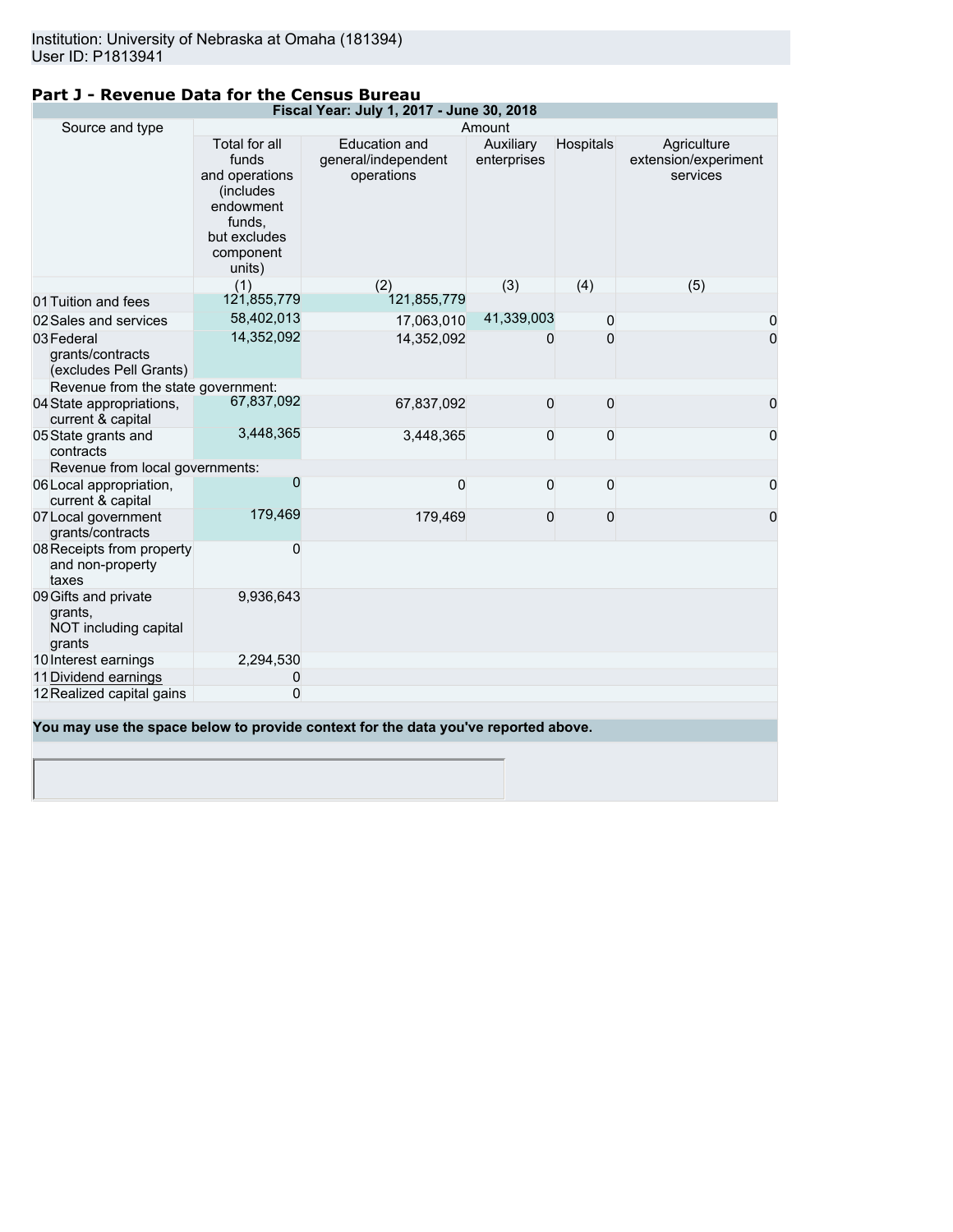### **Part K - Expenditure Data for the Census Bureau**

| Total for all funds and<br>operations (includes<br>endowment funds,<br>but excludes component<br>units) | Education and<br>general/<br>independent<br>operations         | Auxiliary<br>enterprises | <b>Hospitals</b>                                       | Agriculture<br>extension/<br>experiment<br>services |
|---------------------------------------------------------------------------------------------------------|----------------------------------------------------------------|--------------------------|--------------------------------------------------------|-----------------------------------------------------|
| (1)                                                                                                     | (2)                                                            | (3)                      | (4)                                                    | (5)                                                 |
|                                                                                                         | 32,491,204                                                     |                          |                                                        | 0                                                   |
|                                                                                                         |                                                                |                          |                                                        | 0                                                   |
|                                                                                                         | 42.249.779                                                     |                          | 0                                                      | 0                                                   |
|                                                                                                         |                                                                |                          |                                                        |                                                     |
| 13,698,654                                                                                              | 10,502,109                                                     |                          | 0                                                      | 0                                                   |
| 2,848,334                                                                                               | 2,642,172                                                      |                          |                                                        | 0                                                   |
|                                                                                                         |                                                                | 0                        | 0                                                      | 0                                                   |
| 4,268,383                                                                                               |                                                                |                          |                                                        |                                                     |
|                                                                                                         | 35,669,465<br>(may be included in line 02 above)<br>64,711,701 |                          | Fiscal Year: July 1, 2017 - June 30, 2018<br>3,178,261 | 22.461.922<br>3,196,545<br>206.162                  |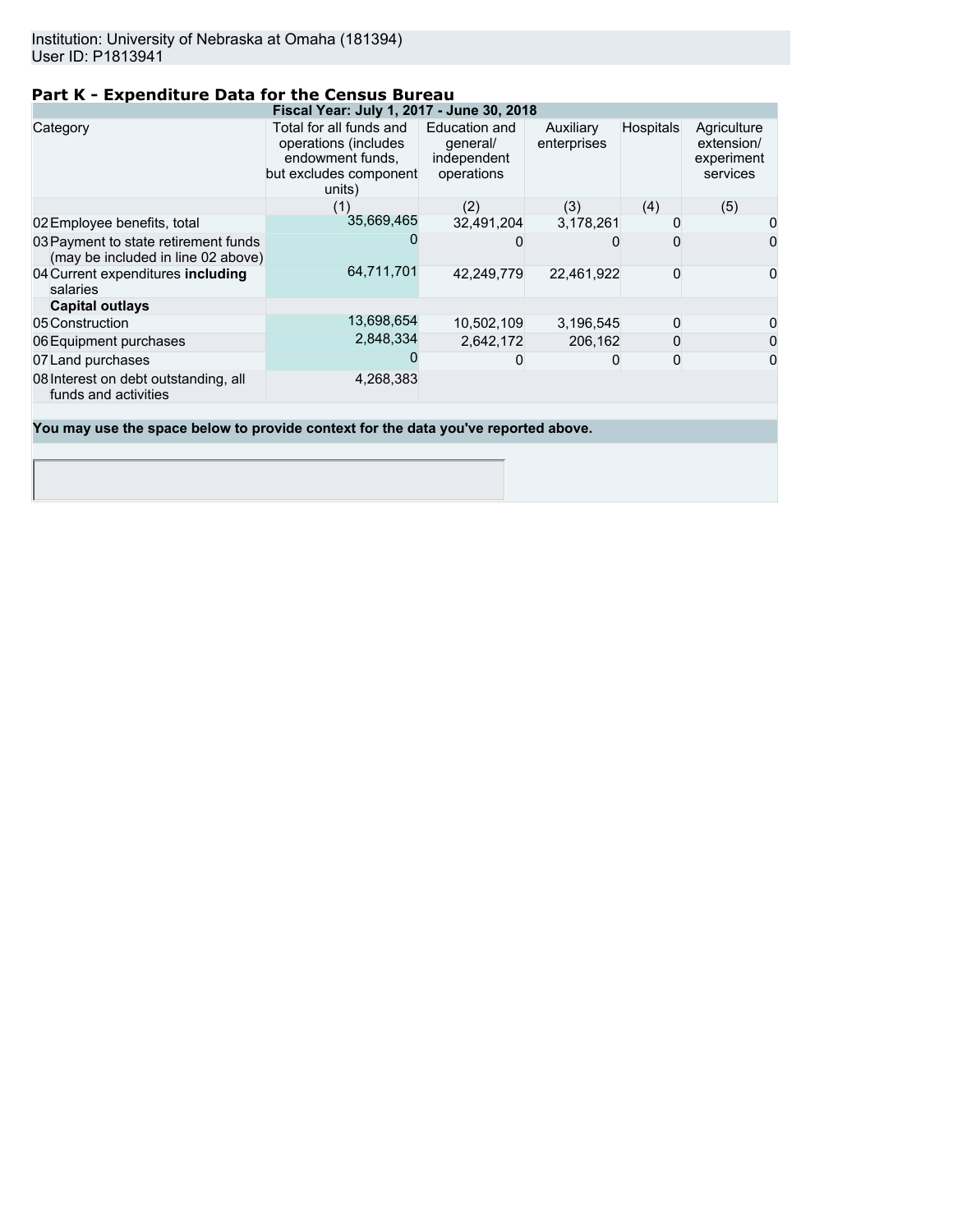## **Part L - Debt and Assets for Census Bureau, page 1**

|             | Fiscal Year: July 1, 2017 - June 30, 2018                                          |              |  |  |
|-------------|------------------------------------------------------------------------------------|--------------|--|--|
| <b>Debt</b> |                                                                                    |              |  |  |
|             | Category                                                                           | Amount       |  |  |
|             | 01 Long-term debt outstanding at beginning of fiscal year                          | 125,840,000  |  |  |
|             | 02 Long-term debt issued during fiscal year                                        | 26,080,000   |  |  |
|             | 03 Long-term debt retired during fiscal year                                       | 31,725,000   |  |  |
|             | 04 Long-term debt outstanding at end of fiscal year                                | 120,195,000  |  |  |
|             | 05 Short-term debt outstanding at beginning of fiscal year                         | 0            |  |  |
|             | 06 Short-term debt outstanding at end of fiscal year                               | $\mathbf{0}$ |  |  |
|             |                                                                                    |              |  |  |
|             | You may use the space below to provide context for the data you've reported above. |              |  |  |
|             |                                                                                    |              |  |  |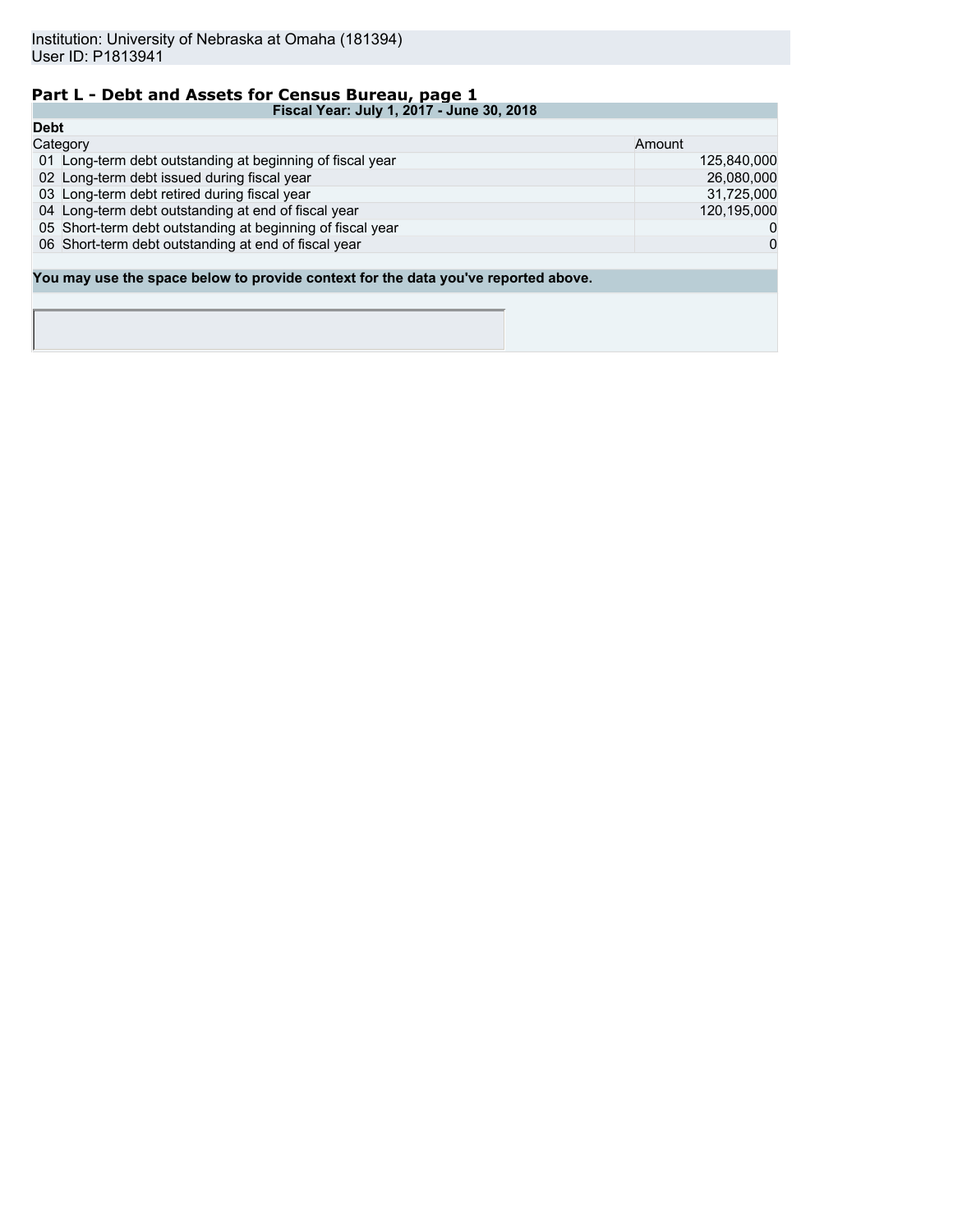## **Part L - Debt and Assets for Census Bureau, page 2**

| Fiscal Year: July 1, 2017 - June 30, 2018                                                     |            |
|-----------------------------------------------------------------------------------------------|------------|
| <b>Assets</b>                                                                                 |            |
| Category                                                                                      | Amount     |
| 07 Total cash and security assets held at end of fiscal year in sinking or debt service funds | 17,732,122 |
| 08 Total cash and security assets held at end of fiscal year in bond funds                    |            |
| 09 Total cash and security assets held at end of fiscal year in all other funds               | 66.522.999 |
|                                                                                               |            |
| You may use the space below to provide context for the data you've reported above.            |            |
|                                                                                               |            |
|                                                                                               |            |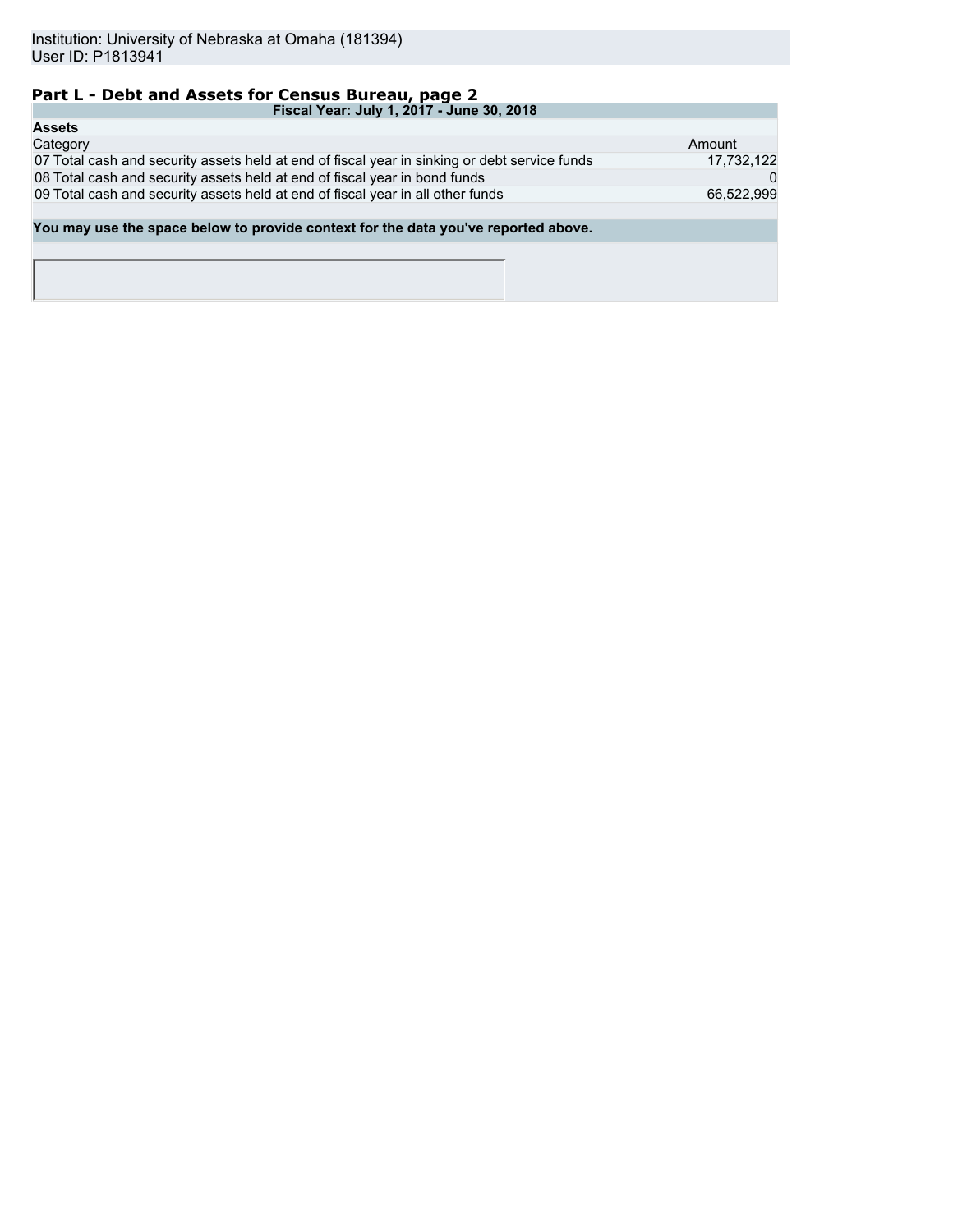### **Prepared by**

The name of the preparer is being collected so that we can follow up with the appropriate person in the event that there are questions concerning the data. The Keyholder will be copied on all email correspondence to other preparers. The time it took to prepare this component is being collected so that we can continue to improve our estimate of the reporting burden associated with IPEDS. Please include in your estimate the time it took for you to review instructions, query and search data sources, complete and review the component, and submit the data through the Data Collection System. Thank you for your assistance.

| This survey component was prepared by:                                                                                            |                                           |                                                            |                      |                                            |
|-----------------------------------------------------------------------------------------------------------------------------------|-------------------------------------------|------------------------------------------------------------|----------------------|--------------------------------------------|
|                                                                                                                                   | Keyholder                                 | SFA Contact                                                |                      | <b>HR Contact</b>                          |
|                                                                                                                                   | Finance Contact                           | Academic Library Contact                                   |                      | Other                                      |
|                                                                                                                                   | Name: Michael Obbink                      |                                                            |                      |                                            |
|                                                                                                                                   | Email: mobbink@unomaha.edu                |                                                            |                      |                                            |
|                                                                                                                                   |                                           |                                                            |                      |                                            |
| How many staff from your institution only were involved in the data collection and reporting process of this<br>survey component? |                                           |                                                            |                      |                                            |
|                                                                                                                                   | 2.00 Number of Staff (including yourself) |                                                            |                      |                                            |
|                                                                                                                                   |                                           |                                                            |                      |                                            |
| How many hours did you and others from your institution only spend on each of the steps below when                                |                                           |                                                            |                      |                                            |
| responding to this survey component?                                                                                              |                                           |                                                            |                      |                                            |
|                                                                                                                                   |                                           |                                                            |                      |                                            |
| Exclude the hours spent collecting data for state and other reporting purposes.                                                   |                                           |                                                            |                      |                                            |
| <b>Staff member</b>                                                                                                               | <b>Collecting Data</b><br><b>Needed</b>   | <b>Revising Data to Match</b><br><b>IPEDS Requirements</b> | <b>Entering Data</b> | <b>Revising and</b><br><b>Locking Data</b> |
| Your office                                                                                                                       | 2.00 hours                                | 1.00 hours                                                 | 2.00 hours           | 1.00 hours                                 |
| <b>Other offices</b>                                                                                                              | 0.00 hours                                | 0.00 hours                                                 | 0.00 hours           | 0.00 hours                                 |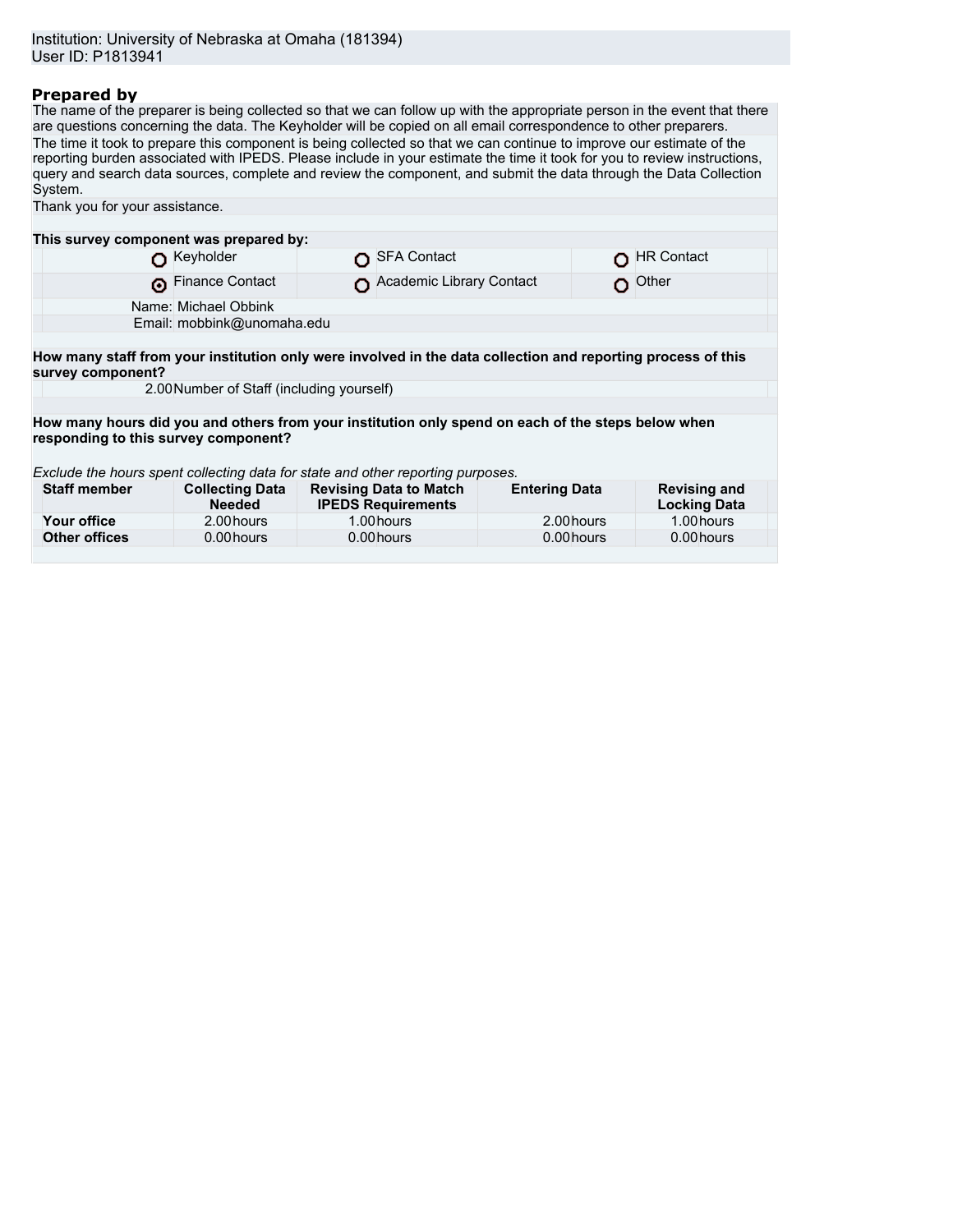### **Summary**

### **Finance Survey Summary**

IPEDS collects important information regarding your institution. All data reported in IPEDS survey components become available in the IPEDS Data Center and appear as aggregated data in various Department of Education reports. Additionally, some of the reported data appears specifically for your institution through the College Navigator website and is included in your institution's Data Feedback Report (DFR). The purpose of this summary is to provide you an opportunity to view some of the data that, when accepted through the IPEDS quality control process, will appear on the College Navigator website and/or your DFR. College Navigator is updated approximately three months after the data collection period closes and Data Feedback Reports will be available through the [Data Center](https://nces.ed.gov/ipeds/use-the-data) and sent to your institution's CEO in November 2018.

Please review your data for accuracy. If you have questions about the data displayed below after reviewing the data reported on the survey screens, please contact the IPEDS Help Desk at: 1-877-225-2568 or ipedshelp@rti.org.

| <b>Core Revenues</b>                        |                        |                                          |                                     |  |  |  |
|---------------------------------------------|------------------------|------------------------------------------|-------------------------------------|--|--|--|
| <b>Revenue Source</b>                       | <b>Reported values</b> | <b>Percent of total core</b><br>revenues | Core revenues per FTE<br>enrollment |  |  |  |
| Tuition and fees                            | \$87,774,888           | 37%                                      | \$6,733                             |  |  |  |
| State appropriations                        | \$67,621,831           | 28%                                      | \$5,187                             |  |  |  |
| Local appropriations                        | \$0                    | 0%                                       | \$0                                 |  |  |  |
| Government grants and contracts             | \$37,793,216           | 16%                                      | \$2,899                             |  |  |  |
| Private gifts, grants, and contracts        | \$10,964,598           | 5%                                       | \$841                               |  |  |  |
| Investment income                           | \$2,294,530            | $1\%$                                    | \$176                               |  |  |  |
| Other core revenues                         | \$30,887,492           | 13%                                      | \$2,369                             |  |  |  |
| Total core revenues                         | \$237,336,555          | 100%                                     | \$18,205                            |  |  |  |
|                                             |                        |                                          |                                     |  |  |  |
| \$277,731,793<br>\$21,303<br>Total revenues |                        |                                          |                                     |  |  |  |

Other core revenues include federal appropriations; sales and services of educational activities; other operating and nonoperating sources; and other revenues and additions (e.g., capital appropriations, capital grants and gifts, etc.). Core revenues exclude revenues from auxiliary enterprises (e.g., bookstores, dormitories), hospitals, and independent operations. For institutions reporting in Full parent/child relationships, core revenues per FTE enrollment amounts will not be allocated to child institutions.

| <b>Core Expenses</b>                        |                        |                                          |                                            |  |  |
|---------------------------------------------|------------------------|------------------------------------------|--------------------------------------------|--|--|
| <b>Expense function</b>                     | <b>Reported values</b> | <b>Percent of total core</b><br>expenses | <b>Core expenses per FTE</b><br>enrollment |  |  |
| Instruction                                 | \$118,150,243          | 55%                                      | \$9,063                                    |  |  |
| Research                                    | \$12,521,483           | 6%                                       | \$960                                      |  |  |
| Public service                              | \$12,239,447           | 6%                                       | \$939                                      |  |  |
| Academic support                            | \$20,467,862           | 9%                                       | \$1,570                                    |  |  |
| Institutional support                       | \$21,580,283           | 10%                                      | \$1,655                                    |  |  |
| Student services                            | \$12,036,298           | 6%                                       | \$923                                      |  |  |
| Other core expenses                         | \$19,676,368           | 9%                                       | \$1,509                                    |  |  |
| Total core expenses                         | \$216,671,984          | 100%                                     | \$16,620                                   |  |  |
|                                             |                        |                                          |                                            |  |  |
| \$261,157,958<br>\$20,032<br>Total expenses |                        |                                          |                                            |  |  |

Other core expenses include scholarships and fellowships, net of discounts and allowances, and other expenses. Core expenses exclude expenses from auxiliary enterprises (e.g., bookstores, dormitories), hospitals, and independent operations. For institutions reporting in Full parent/child relationships, core expenses per FTE enrollment amounts will not be allocated to child institutions.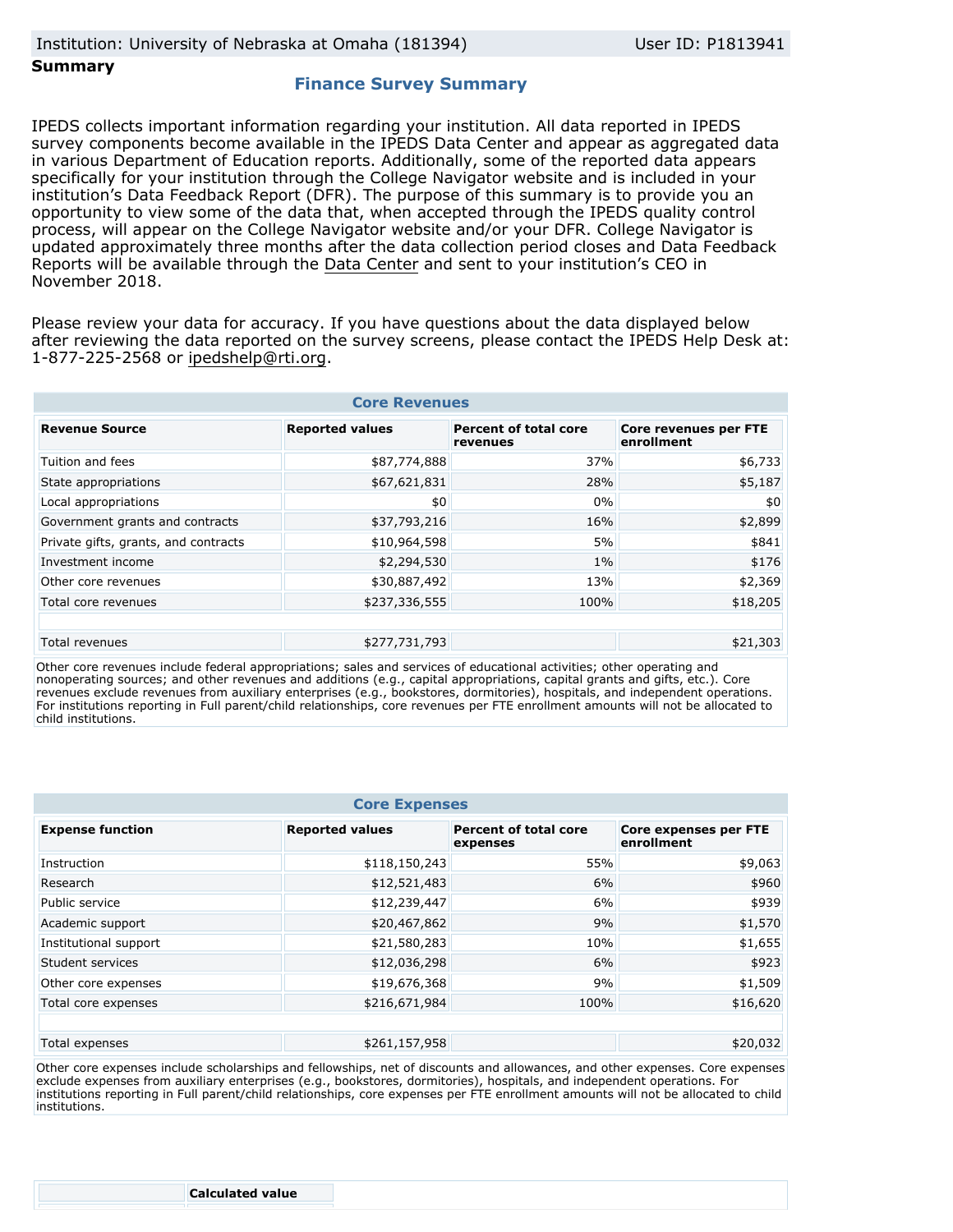| <b>FTE</b> enrollment | $\sim$ $\sim$ $\sim$ $\sim$ $\sim$ $\sim$ |  |
|-----------------------|-------------------------------------------|--|
|                       |                                           |  |

The full-time equivalent (FTE) enrollment used in this report is the sum of the institution's FTE undergraduate enrollment and FTE graduate enrollment (as calculated from or reported on the 12-month Enrollment component). FTE is estimated using 12 month instructional activity (credit and/or contact hours). All doctor's degree students are reported as graduate students.